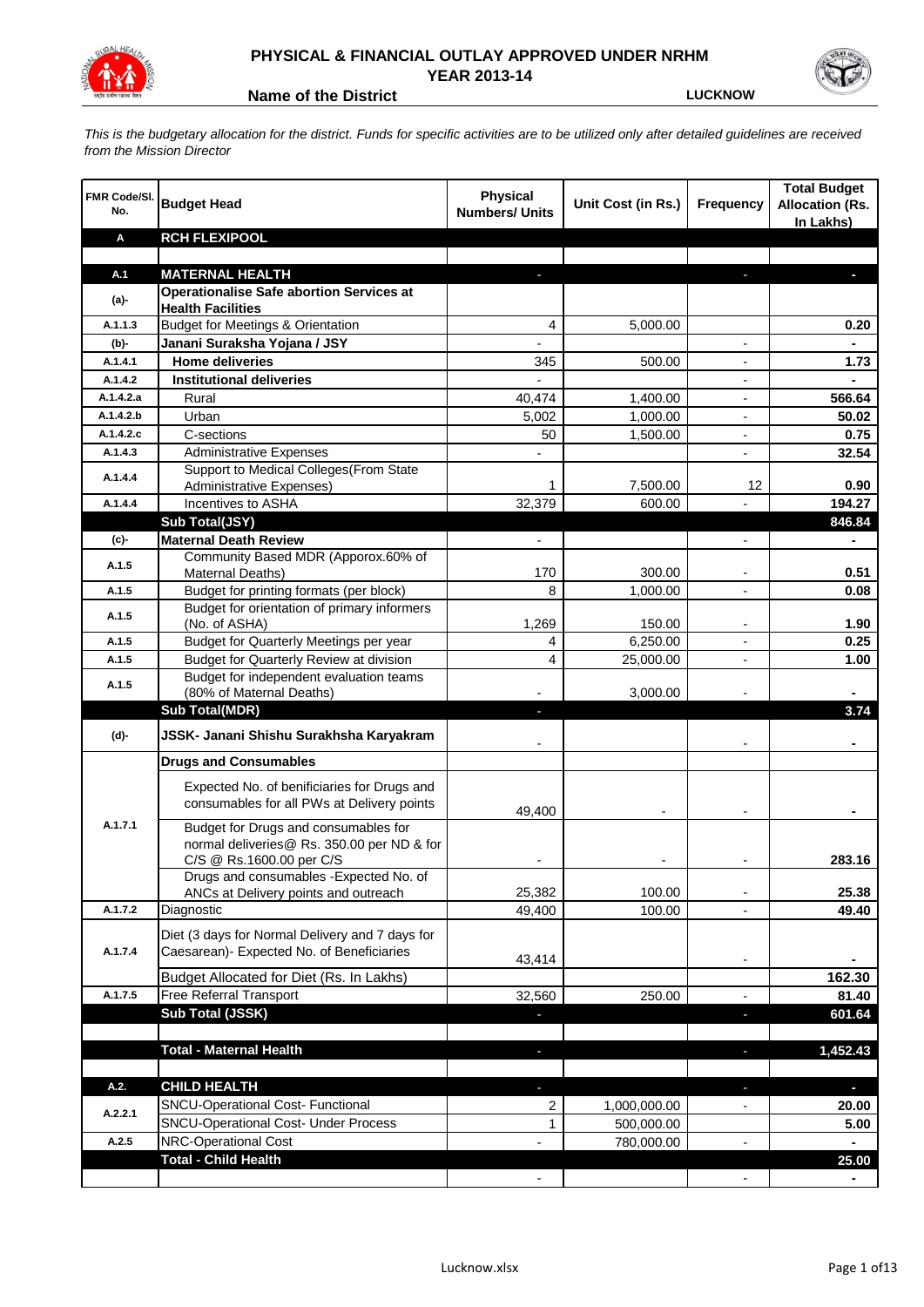| FMR Code/SI.<br>No. | <b>Budget Head</b>                                                                                                                                                                                                                                                 | <b>Physical</b><br><b>Numbers/ Units</b>             | Unit Cost (in Rs.)    | <b>Frequency</b>         | <b>Total Budget</b><br><b>Allocation (Rs.</b><br>In Lakhs) |
|---------------------|--------------------------------------------------------------------------------------------------------------------------------------------------------------------------------------------------------------------------------------------------------------------|------------------------------------------------------|-----------------------|--------------------------|------------------------------------------------------------|
| A.3                 | <b>FAMILY PLANNING</b>                                                                                                                                                                                                                                             | $\overline{\phantom{a}}$                             |                       | ÷.                       | a.                                                         |
| A.3.1               | <b>Terminal/Limiting Methods</b>                                                                                                                                                                                                                                   |                                                      |                       | $\blacksquare$           |                                                            |
|                     | Orientation workshop, dissemination of                                                                                                                                                                                                                             |                                                      |                       |                          |                                                            |
| A.3.1.1             | manuals on FP standards & quality                                                                                                                                                                                                                                  |                                                      |                       |                          |                                                            |
|                     | assurance of sterilisation services, fixed day                                                                                                                                                                                                                     | 1                                                    | 25,000.00             | $\overline{\phantom{a}}$ | 0.25                                                       |
| A.3.1.2             | planning meeting<br>Female Sterilisation Camps Proposed                                                                                                                                                                                                            | 96                                                   | 2,000.00              | $\overline{\phantom{a}}$ | 1.92                                                       |
| A.3.1.3             | <b>NSV Camps Proposed</b>                                                                                                                                                                                                                                          | 6                                                    | 3,500.00              | $\overline{\phantom{a}}$ | 0.21                                                       |
| A.3.1.4             | <b>Compensation for Female Sterilisation</b>                                                                                                                                                                                                                       | 9,816                                                | 1,000.00              |                          | 98.16                                                      |
|                     | Compensation for male sterilization/NSV                                                                                                                                                                                                                            |                                                      |                       |                          |                                                            |
| A.3.1.5             | Acceptance                                                                                                                                                                                                                                                         | 1,292                                                | 1,500.00              |                          | 19.38                                                      |
|                     | Orientation Workshop on accreditation of                                                                                                                                                                                                                           |                                                      |                       |                          |                                                            |
| A.3.1.6             | private providers to provide sterilization                                                                                                                                                                                                                         |                                                      |                       |                          |                                                            |
|                     | services                                                                                                                                                                                                                                                           | 1                                                    | 10,000.00             |                          | 0.10                                                       |
| A.3.2               | <b>Spacing Methods</b>                                                                                                                                                                                                                                             |                                                      |                       |                          |                                                            |
| A.3.2.2             | IUD services at health facilities (including                                                                                                                                                                                                                       |                                                      |                       |                          |                                                            |
|                     | fixed day services at Sub Centres-L1)                                                                                                                                                                                                                              | 6                                                    | 3,000.00              | $\overline{\phantom{a}}$ | 0.18                                                       |
|                     | IUD services at health facilities (including                                                                                                                                                                                                                       |                                                      |                       |                          |                                                            |
| A.3.2.3             | fixed day services at Sub Centre-L1 ) No. of                                                                                                                                                                                                                       | 22,396                                               | 20.00                 |                          | 4.48                                                       |
|                     | <b>IUCD</b> insertions                                                                                                                                                                                                                                             |                                                      |                       |                          |                                                            |
|                     | POL for Family Planning/ Others (including                                                                                                                                                                                                                         |                                                      |                       |                          |                                                            |
| A.3.3               | additional mobility support to surgeon's team                                                                                                                                                                                                                      |                                                      |                       |                          |                                                            |
|                     | if req)-Budget given according to total nos.                                                                                                                                                                                                                       |                                                      |                       |                          |                                                            |
|                     | of Female Sterilization Camps.                                                                                                                                                                                                                                     | 96                                                   | 1,000.00              |                          | 0.96                                                       |
| A.3.5.2             | <b>Performance rewards</b>                                                                                                                                                                                                                                         |                                                      |                       |                          |                                                            |
|                     | Division level: Rs. 11.25 Lakh @ Rs.<br>62,500/- per division (Rs.20,000 for 1st, Rs.<br>15,000 for 2nd and Rs. 10,000 for 3rd<br>position for best performing tubectomy<br>surgeon at each division, Rs. 15,000 for<br>best performing NSV surgeon, and Rs.2000/- |                                                      |                       |                          |                                                            |
|                     | for best SN and Rs.500/- for best ANM).                                                                                                                                                                                                                            | 1                                                    | 62,500.00             |                          | 0.63                                                       |
| A.3.5.3             | World Population Day' celebration                                                                                                                                                                                                                                  |                                                      |                       | $\overline{\phantom{a}}$ |                                                            |
|                     | For District level activities                                                                                                                                                                                                                                      | 1                                                    | 100,000.00            | $\overline{\phantom{a}}$ | 1.00                                                       |
|                     | For Block level activities                                                                                                                                                                                                                                         | 8                                                    | 10,000.00             |                          | 0.80                                                       |
| A.3.5.4             | Other strategies/ activities                                                                                                                                                                                                                                       |                                                      |                       | $\overline{\phantom{a}}$ | ٠                                                          |
|                     | Orientation of district nodal officers for                                                                                                                                                                                                                         |                                                      |                       |                          |                                                            |
| A.3.5.4.2           | change in FP Beema Policy-No. of                                                                                                                                                                                                                                   |                                                      |                       |                          |                                                            |
|                     | Workshops                                                                                                                                                                                                                                                          | 1                                                    | 10,000.00             |                          | 0.10                                                       |
|                     | <b>Total -Family Planning</b>                                                                                                                                                                                                                                      | ÷.                                                   |                       | P.                       | 128.16                                                     |
|                     |                                                                                                                                                                                                                                                                    | $\overline{\phantom{a}}$                             |                       | $\blacksquare$           |                                                            |
| A.4                 | <b>ADOLESCENT REPRODUCTIVE AND</b>                                                                                                                                                                                                                                 |                                                      |                       |                          |                                                            |
|                     | <b>SEXUAL HEALTH / ARSH</b>                                                                                                                                                                                                                                        |                                                      |                       | $\blacksquare$           |                                                            |
| A.4.1.4             | <b>Operating Expenses</b>                                                                                                                                                                                                                                          |                                                      |                       |                          |                                                            |
|                     | For Existing Clinics                                                                                                                                                                                                                                               | 2                                                    | 2,500.00              | 12                       | 0.60                                                       |
| A.4.2               | <b>School Health programme</b>                                                                                                                                                                                                                                     |                                                      |                       |                          |                                                            |
| A.4.2.1             | Dissemination of Guidelines for School<br>Health Programme (14 Nos. for each Block<br>and 7 Nos. for District Level)                                                                                                                                               | 119                                                  | 75.00                 | 1                        | 0.09                                                       |
| A.4.2.2             | Convergence Meeting at Block level (Twice                                                                                                                                                                                                                          |                                                      |                       |                          |                                                            |
| A.4.2.3             | in a year)<br>Mobility Support (For Block Level)                                                                                                                                                                                                                   | 8<br>8                                               | 2,500.00<br>25,000.00 | 2<br>6                   | 0.40<br>12.00                                              |
| A.4.3               | Other strategies/activities                                                                                                                                                                                                                                        | $\overline{\phantom{a}}$                             |                       | -                        |                                                            |
| A.4.3.2             | <b>Menstrual Hygiene</b>                                                                                                                                                                                                                                           |                                                      |                       | $\blacksquare$           | ۰                                                          |
|                     | No.of Blocks                                                                                                                                                                                                                                                       | $\overline{\phantom{a}}$<br>$\overline{\phantom{a}}$ |                       |                          | $\blacksquare$                                             |
|                     | No.of ASHAs                                                                                                                                                                                                                                                        |                                                      |                       |                          |                                                            |
|                     | One Planning & Sensitization meeting at                                                                                                                                                                                                                            |                                                      |                       |                          |                                                            |
|                     | Dist.level @Rs.5000/-meeting                                                                                                                                                                                                                                       |                                                      | 5,000.00              |                          |                                                            |
|                     |                                                                                                                                                                                                                                                                    |                                                      |                       |                          |                                                            |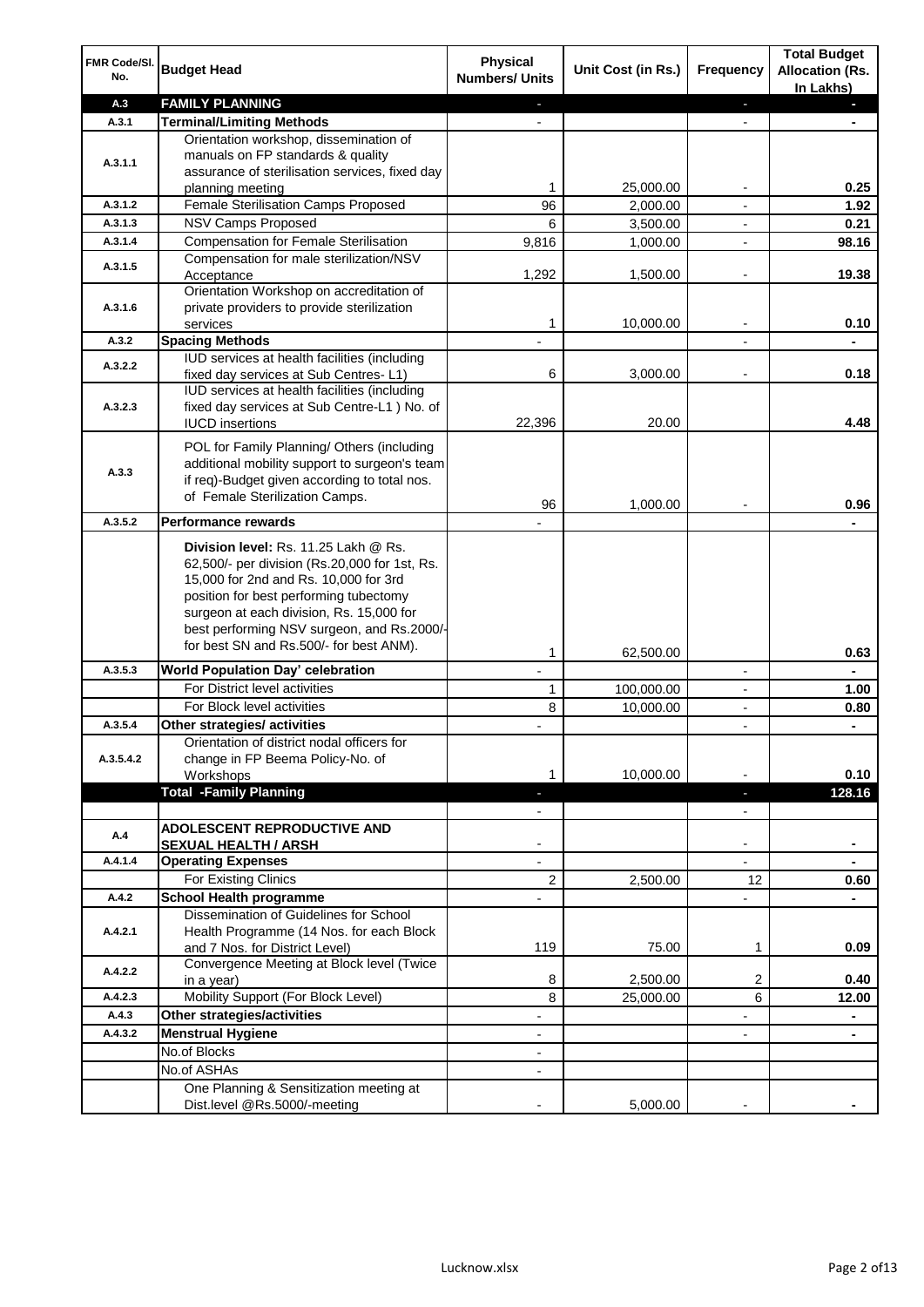| FMR Code/SI.<br>No. | <b>Budget Head</b>                                                                                                                                        | <b>Physical</b><br><b>Numbers/ Units</b> | Unit Cost (in Rs.) | Frequency                | <b>Total Budget</b><br><b>Allocation (Rs.</b><br>In Lakhs) |
|---------------------|-----------------------------------------------------------------------------------------------------------------------------------------------------------|------------------------------------------|--------------------|--------------------------|------------------------------------------------------------|
|                     | One Review & Refresher meeting at<br>Dist.level @Rs.5000/-meeting                                                                                         |                                          | 5,000.00           |                          |                                                            |
|                     | Reporting Register for District & Blocks                                                                                                                  |                                          |                    |                          |                                                            |
|                     | @Rs.30/-register                                                                                                                                          |                                          | 30.00              |                          |                                                            |
|                     | Reporting Register for ASHA @Rs.30/-regist                                                                                                                |                                          | 30.00              |                          |                                                            |
|                     | Storage Almirahs for District & Blocks<br>@Rs.5000/- Almirahs                                                                                             | -                                        | 5,000.00           | $\overline{\phantom{a}}$ |                                                            |
|                     | 2 Flex banner with hanging rod per                                                                                                                        |                                          |                    |                          |                                                            |
|                     | block/Dist.@Rs.500/-banner                                                                                                                                |                                          | 500.00             |                          |                                                            |
|                     | <b>Sub-total ARSH</b>                                                                                                                                     |                                          |                    | a.                       | 13.09                                                      |
| A.5                 | <b>URBAN RCH (focus on Urban slums)</b>                                                                                                                   |                                          |                    |                          | a.                                                         |
| A.5.2               | Human Resource for Urban Health                                                                                                                           |                                          |                    |                          |                                                            |
| A.5.2.1             | Doctors/Mos                                                                                                                                               | 24                                       | 36,000.00          | 6                        | 51.84                                                      |
| A.5.2.4             | <b>ANM</b>                                                                                                                                                | 24                                       | 9,900.00           | 6                        | 14.26                                                      |
| A.5.2.5<br>A.5.2.12 | <b>Staff Nurse</b><br>Sweeper cum Choukidar                                                                                                               | 24                                       | 16,500.00          | 6<br>6                   | 23.76                                                      |
| A.5.3               | Operating expenses for UHP and UHC                                                                                                                        | 24                                       | 4,950.00           |                          | 7.13<br>$\blacksquare$                                     |
|                     | Rent @7000/Month/Centre                                                                                                                                   | 24                                       | 7,000.00           | 6                        | 10.08                                                      |
|                     | Telephone Bills @ 1000/Month/Centre                                                                                                                       | 24                                       | 1,000.00           | 6                        | 1.44                                                       |
|                     | Electricity Bills @ 1500/Month/Centre                                                                                                                     | 24                                       | 1,500.00           | 6                        | 2.16                                                       |
|                     | Contingency @ 500/Month/Centre                                                                                                                            | 24                                       | 500.00             | 6                        | 0.72                                                       |
|                     | <b>Total- Urban Health</b>                                                                                                                                | $\blacksquare$                           |                    | F                        | 111.38                                                     |
|                     |                                                                                                                                                           |                                          |                    |                          | ٠                                                          |
| A.7                 | <b>PNDT Activities</b>                                                                                                                                    | ٠                                        |                    | ٠                        | ×.                                                         |
| A.7.1               | <b>Support to PC-PNDT Cells</b>                                                                                                                           | $\blacksquare$                           |                    | $\overline{\phantom{a}}$ | ۰                                                          |
|                     | <b>Divisional Level</b>                                                                                                                                   | $\overline{\phantom{a}}$                 |                    |                          | ۰                                                          |
|                     | Remuneration of Data Assistant (At Each<br>Division PC-PNDT Cell)                                                                                         | 1                                        | 17,000.00          | 12                       | 2.04                                                       |
|                     | Contingency for the operation of cell @<br>Rs.20000/-                                                                                                     | 1                                        | 20,000.00          | 1                        | 0.20                                                       |
|                     | One time office setup cost @ Rs.100000/-                                                                                                                  | $\mathbf{1}$                             | 100,000.00         | 1                        | 1.00                                                       |
|                     | <b>District Level</b>                                                                                                                                     |                                          |                    |                          |                                                            |
|                     | Remuneration of Data Entry Operator (At<br>Each District PC-PNDT Cell)                                                                                    | 1                                        | 10,000.00          | 12                       | 1.20                                                       |
|                     | Contingency for the operation of cell @<br>Rs.20000/-                                                                                                     | 1                                        | 20,000.00          | 1                        | 0.20                                                       |
|                     | One time office setup cost @ Rs. 50000/-                                                                                                                  | $\mathbf{1}$                             | 50,000.00          | 1                        | 0.50                                                       |
| A.7.2               | <b>Other PNDT activities</b>                                                                                                                              |                                          |                    |                          |                                                            |
| A.7.2.3             | Visit of division level inspection committees<br>(TA/DA of Additional Director will be<br>incurred from this amount) @ Rs.30000 for<br>10 visit in a year | 1                                        | 3,000.00           | 10                       | 0.30                                                       |
| A.7.2.8             | Orientation of members of the district<br>advisory committees at Division Levels (No.<br>of Workshops)                                                    | 1                                        | 25,000.00          | 1                        | 0.25                                                       |
| A.7.2.10            | District Level Sensitization (No. of                                                                                                                      |                                          |                    |                          |                                                            |
|                     | Workshops)                                                                                                                                                | 1                                        | 10,000.00          |                          | 0.10                                                       |
|                     | <b>Total- PC-PNDT</b>                                                                                                                                     |                                          |                    |                          | 5.79                                                       |
| A.8                 | <b>Human Resources</b>                                                                                                                                    |                                          |                    |                          | ÷.                                                         |
| A.8.1               | <b>Contractual Staff &amp; Services</b>                                                                                                                   |                                          |                    |                          |                                                            |
| A.8.1.1.1.f         | Honoraria for ANMs at Sub Centres                                                                                                                         | 33                                       | 10,000.00          | 6                        | 19.80                                                      |
| A.8.1.1.2.f         | Honoraria for Staff Nurses - SNCU                                                                                                                         | 24                                       | 16,500.00          | 6                        | 23.76                                                      |
| A.8.1.1.2.f         | Honoraria for Staff Nurses -NRC                                                                                                                           |                                          | 16,500.00          | 6                        |                                                            |
| A.8.1.2.1           | Honoraria for Laboratory Technicians                                                                                                                      |                                          | 11,880.00          | 6                        |                                                            |
| A.8.1.3.5.d         | Honoraria for Paediatricians- Child Health                                                                                                                | 6                                        | 48,000.00          | 6                        | 17.28                                                      |
| A.8.1.3.7           | Honoraria for Dental Doctors                                                                                                                              | $\overline{\phantom{0}}$                 | 35,000.00          | 6                        |                                                            |
| A.8.1.5.8           | Honoraria for M.O.(Training Coordinators for<br>training NRCs/SNCUs)                                                                                      | 1                                        | 36,000.00          | 6                        | 2.16                                                       |
| A.8.1.7.2           | Honoraria for X-Ray Technicians                                                                                                                           | ÷,                                       | 11,800.00          | 6                        | ٠                                                          |
| A.8.1.7.4           | <b>School Health Teams (Exclusively for SH)</b>                                                                                                           | $\overline{\phantom{0}}$                 |                    |                          | ۰                                                          |
| A.8.1.7.4.a         | <b>Honoraria for Medical Officers</b>                                                                                                                     | ۰                                        |                    |                          |                                                            |
|                     | No. of MBBS Doctors-Existing                                                                                                                              | 6                                        | 36,000.00          | 6                        | 12.96                                                      |
|                     | No. of MBBS Doctors-New                                                                                                                                   | 2                                        | 36,000.00          | 2                        | 1.44                                                       |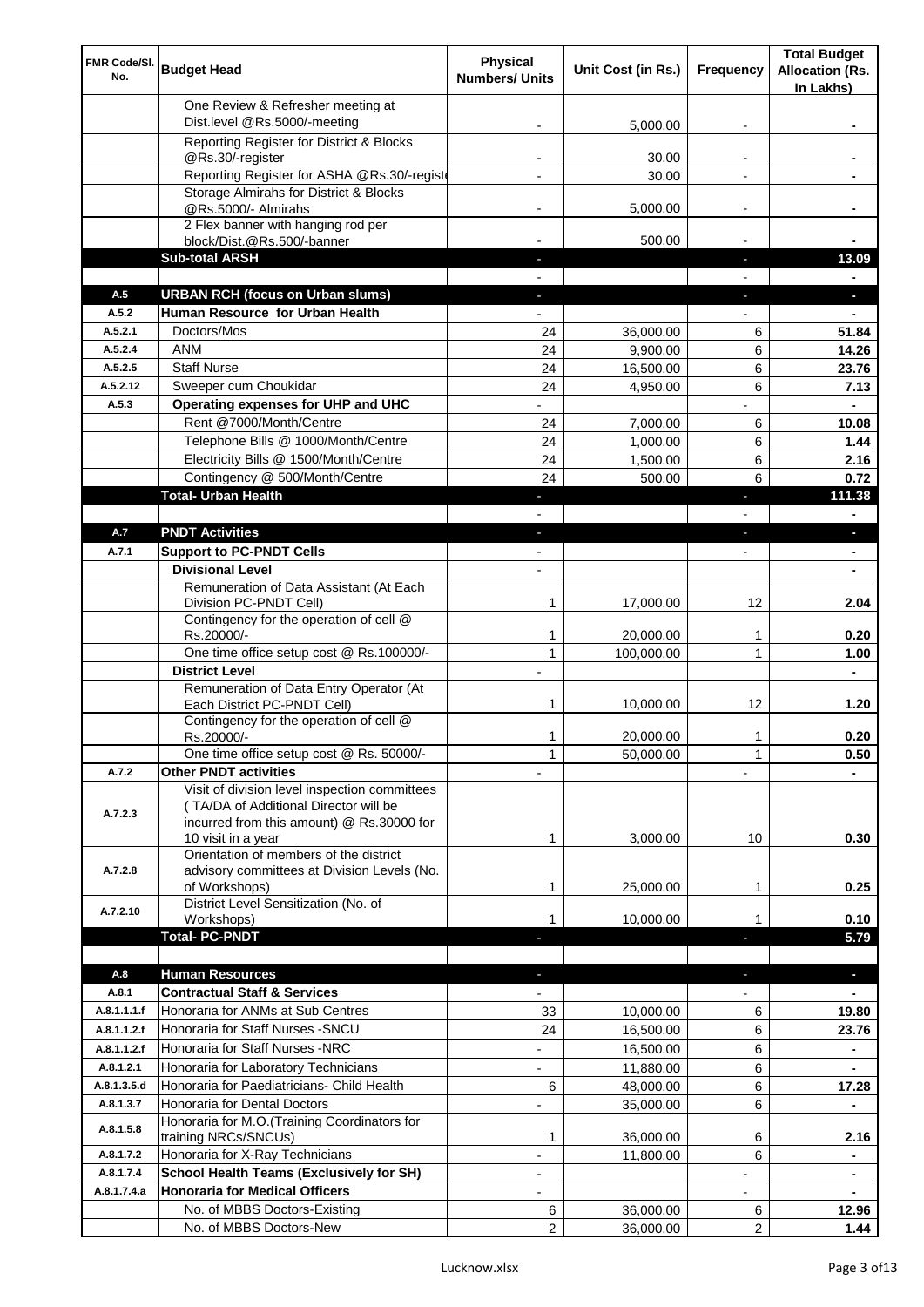| FMR Code/SI. |                                                                                 | <b>Physical</b>          |                    |                          | <b>Total Budget</b>    |
|--------------|---------------------------------------------------------------------------------|--------------------------|--------------------|--------------------------|------------------------|
| No.          | <b>Budget Head</b>                                                              | <b>Numbers/ Units</b>    | Unit Cost (in Rs.) | Frequency                | <b>Allocation (Rs.</b> |
|              |                                                                                 |                          |                    |                          | In Lakhs)              |
|              | No. of BDS Doctors-Existing                                                     | $\overline{\phantom{0}}$ | 35,000.00          | 6                        |                        |
|              | No. of AYUSH Doctors-Existing                                                   | 8                        | 24,000.00          | 6                        | 11.52                  |
|              | No. of AYUSH Doctors-New                                                        | 8                        | 24,000.00          | 2                        | 3.84                   |
| A.8.1.7.4.b  | <b>Honoraria for Physiotherapists</b>                                           | 6                        | 11,880.00          | 6                        | 4.28                   |
| A.8.1.7.4.c  | <b>Honoraria for Dental Hygienists</b>                                          | 4                        | 11,880.00          | 6                        | 2.85                   |
| A.8.1.7.4.d  | <b>Honoraria for Ophthalmic Assistants</b>                                      | 6                        | 11,880.00          | 6                        | 4.28                   |
| A.8.1.7.4.e  | Honoraria for Staff Nurses/GNMs-Existing<br>Honoraria for Staff Nurses/GNMs-New | 8                        | 16,500.00          | 6                        | 7.92                   |
|              |                                                                                 |                          | 16,500.00          | $\overline{c}$           |                        |
| A.8.1.7.4.g  | Honoraria for ANMs-Existing                                                     | 8                        | 10,000.00          | 6                        | 4.80                   |
|              | Honoraria for ANMs-New                                                          |                          | 10,000.00          | 2                        |                        |
| A.8.1.7.5.1  | Honoraria for FP Counsellors(@ Rs.9300/-<br>(Rs.9000/-Honoraria and 300/-for    |                          |                    |                          |                        |
|              | communication support)                                                          | 6                        | 9,300.00           | 6                        | 3.35                   |
| A.8.1.7.5.2  | <b>Honoraria for ARSH Counsellors</b>                                           | $\overline{c}$           | 12,000.00          | 6                        | 1.44                   |
| A.8.1.7.5.4  | <b>Honoraria for Nutritionist-NRC</b>                                           |                          | 15,000.00          | 6                        |                        |
|              | Honoraria for Staff under Routine                                               |                          |                    |                          |                        |
|              | Immunization                                                                    |                          |                    |                          |                        |
|              | Refrigerator Mechanics-District Level                                           |                          | 16,500.00          | 6                        |                        |
|              | Cold Chain Handlers-District Level                                              | $\mathbf{1}$             | 9,900.00           | 6                        | 0.59                   |
| A.8.1.7.7    | Vaccine Store Keepers-Division Level                                            | $\mathbf{1}$             | 22,000.00          | 6                        | 1.32                   |
|              | Refrigerator Mechanics-Division Level                                           | ÷,                       | 16,500.00          | 6                        | ٠                      |
|              | Vaccine Van Drivers-Division Level                                              | 2                        | 16,500.00          | 6                        | 1.98                   |
|              | Cold Chain Handlers-Division Level                                              | 1                        | 9,900.00           | 6                        | 0.59                   |
| A.8.1.9      | <b>Honoraria for Data Entry Operators</b>                                       | 5                        | 8,800.00           | 6                        | 2.64                   |
| A.8.1.11.f   | <b>Honoraria for Caretakers-NRC</b>                                             | $\overline{a}$           | 4,000.00           | 6                        | ٠                      |
| A.8.1.11.f   | <b>Honoraria for Cooks-NRC</b>                                                  |                          | 5,000.00           | 6                        |                        |
|              | TOTAL - HUMAN RESOURCE                                                          |                          |                    |                          | 128.80                 |
|              |                                                                                 |                          |                    |                          |                        |
| A.9          | <b>TRAINING</b>                                                                 | ٠                        |                    | ٠                        | $\blacksquare$         |
|              |                                                                                 |                          |                    |                          |                        |
| A.9.3        | <b>Maternal Health Training</b>                                                 | ٠                        |                    | ٠                        | ٠                      |
| A.9.3.1      | <b>Skilled Attendance at Birth / SBA</b>                                        |                          |                    |                          |                        |
| A.9.3.1.1    | Setting up of SBA Training Centres                                              | 1                        | 25,000.00          | $\overline{\phantom{a}}$ | 0.25                   |
|              | <b>Training of Staff Nurses in SBA</b>                                          | $\overline{\phantom{a}}$ |                    | $\overline{\phantom{0}}$ |                        |
| A.9.3.1.4    | Total Batches to be conducted (4 Per                                            |                          |                    |                          |                        |
|              | Batch) @ Rs.103300/ Batch                                                       | 8                        | 103,300.00         |                          | 8.26                   |
| A.9.3.4      | <b>Safe Abortion Services Training</b>                                          |                          |                    |                          | $\blacksquare$         |
|              | Training of Medical Officers in safe                                            |                          |                    |                          |                        |
| A.9.3.4.2    | abortion<br>Total Batches to be conducted @ Rs.52000                            |                          |                    |                          |                        |
|              | /batch                                                                          | 2                        | 52,000.00          |                          | 1.04                   |
| A.9.3.5      | RTI / STI Training                                                              |                          |                    | $\overline{a}$           |                        |
|              | Training of Medical Officers in RTI/STI                                         |                          |                    |                          | ٠                      |
| A.9.3.5.3    | Total Batches to be conducted @ Rs.72600                                        |                          |                    |                          |                        |
|              | /batch                                                                          |                          | 72,600.00          |                          |                        |
|              | Sub Total - Maternal Health Training                                            |                          |                    |                          | 9.55                   |
|              |                                                                                 |                          |                    |                          |                        |
| A.9.5        | <b>Child Health Training</b>                                                    |                          |                    |                          |                        |
| A.9.5.2.2    |                                                                                 |                          |                    |                          |                        |
|              | <b>F-IMNCI Training for Medical Officers</b>                                    |                          |                    |                          |                        |
|              |                                                                                 | 96                       |                    |                          |                        |
|              | <b>Total Training Load</b><br><b>Batch Size/Participants</b>                    | 16                       |                    |                          |                        |
|              | No. of Batches                                                                  | 6                        |                    | $\overline{a}$           | 12.77                  |
|              | Total Batches to be observed(25% of                                             |                          | 212,900.00         |                          |                        |
|              | organized batches)                                                              | 2                        | 7,500.00           |                          | 0.15                   |
| A.9.5.2.3    | <b>F-IMNCI Training for Staff Nurses</b>                                        | $\overline{\phantom{a}}$ |                    | $\overline{\phantom{a}}$ | ۰                      |
|              | <b>Total Training Load</b>                                                      | $\overline{\phantom{a}}$ |                    |                          |                        |
|              | <b>Batch Size/Participants</b>                                                  |                          |                    |                          |                        |
|              | No. of Batches                                                                  | $\overline{\phantom{a}}$ | 206,900.00         | $\overline{\phantom{a}}$ | ۰                      |
|              | Total Batches to be observed(25% of                                             |                          |                    |                          |                        |
|              | organized batches)                                                              |                          | 7,500.00           |                          |                        |
| A.9.5.5.2.a  | IMNCI Plus(CCSP)-10 Days TOT for                                                |                          |                    |                          |                        |
|              | <b>Physicians</b>                                                               |                          |                    |                          |                        |
|              | <b>Total Training Load</b>                                                      |                          |                    |                          |                        |
|              | <b>Batch Size/Participants</b><br>No. of Batches                                | 24                       | 576,300.00         |                          |                        |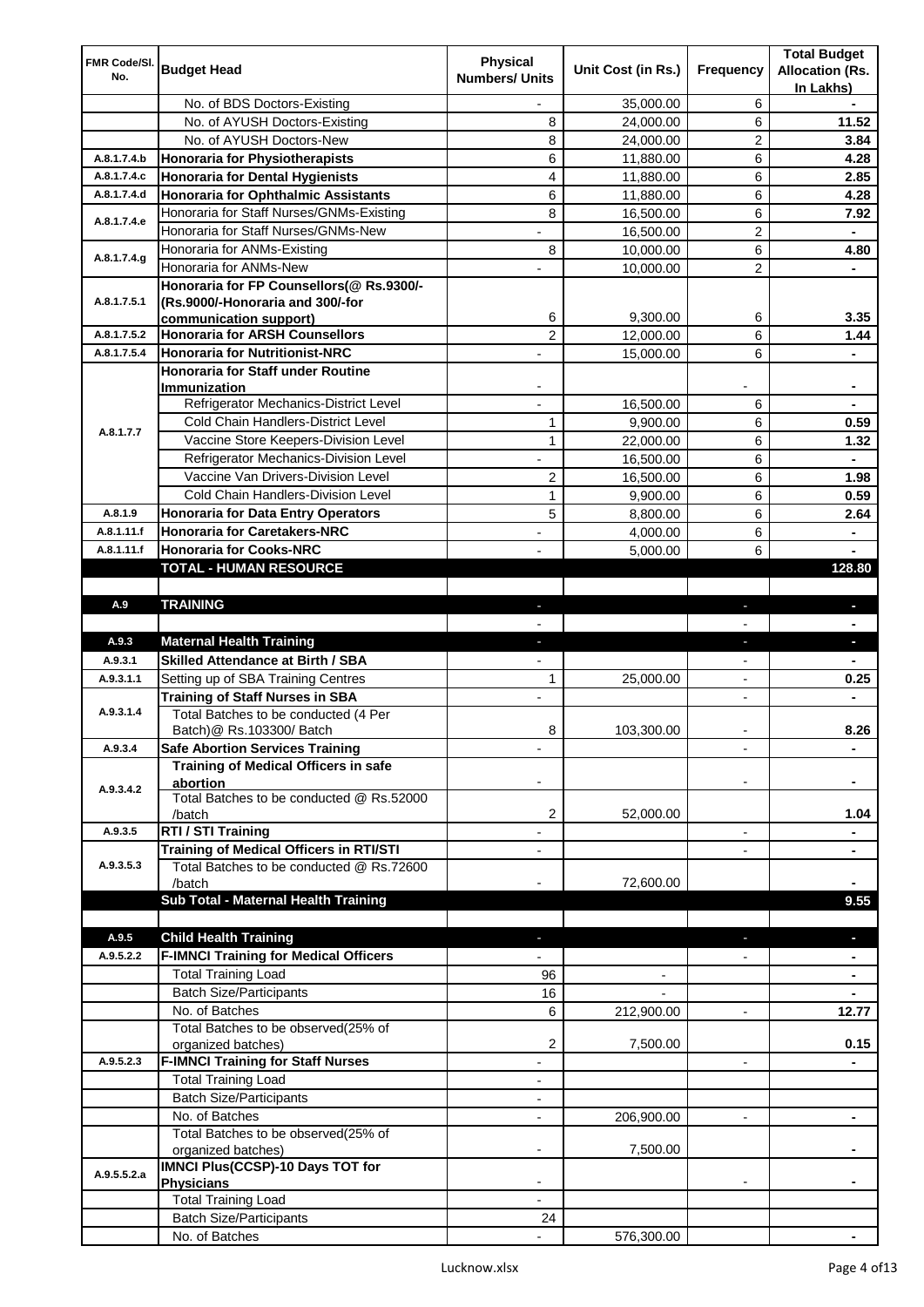| <b>FMR Code/SI.</b><br>No. | <b>Budget Head</b>                                                             | Physical<br><b>Numbers/ Units</b> | Unit Cost (in Rs.) | Frequency                | <b>Total Budget</b><br><b>Allocation (Rs.</b><br>In Lakhs) |
|----------------------------|--------------------------------------------------------------------------------|-----------------------------------|--------------------|--------------------------|------------------------------------------------------------|
|                            | Total Batches to be observed(25% of                                            |                                   |                    |                          |                                                            |
|                            | organized batches)<br>Sub Total- Child Health Training                         |                                   | 11,000.00          |                          | 12.92                                                      |
|                            |                                                                                |                                   |                    |                          |                                                            |
| A.9.7                      | Adolescent Reproductive and Sexual Health/<br><b>ARSH Training</b>             |                                   |                    |                          |                                                            |
|                            | <b>ARSH training for ANMs/LHVs</b>                                             |                                   |                    |                          |                                                            |
| A.9.7.4                    | Total Batches to be conducted@ Rs.71000/<br><b>Batch</b>                       | 3                                 | 71,000.00          |                          | 2.13                                                       |
|                            | <b>Sub Total- ARSH Training</b>                                                |                                   |                    |                          | 2.13                                                       |
|                            |                                                                                |                                   |                    |                          |                                                            |
| A.9.8.4.2                  | <b>Clinical Establishment Act</b>                                              | 1                                 | 798,000.00         |                          | 7.98                                                       |
|                            | <b>TOTAL - Training</b>                                                        |                                   |                    |                          | 32.59                                                      |
|                            |                                                                                |                                   |                    |                          |                                                            |
| A.10                       | <b>PROGRAMME MANAGEMENT</b>                                                    |                                   |                    |                          |                                                            |
| A.10.2                     | District Programme Management Support<br>Unit                                  |                                   |                    |                          |                                                            |
|                            | <b>Contractual Staffs for DPMSU</b>                                            |                                   |                    |                          |                                                            |
| A.10.2.1                   | Honoraria for District Programme Manager                                       | 1                                 | 32,700.00          | 6                        | 1.96                                                       |
| A.10.2.2                   | Honoraria for District Accounts Manager                                        | 1                                 | 26,650.00          | 6                        | 1.60                                                       |
| A.10.2.3                   | Honoraria for District Data Manager(District<br>Data cum Account Assistant)    | 1                                 | 18,150.00          | 6                        | 1.09                                                       |
| A.10.2.7                   | Honoraria for Office Assistant                                                 | 1                                 | 7,000.00           | 6                        | 0.42                                                       |
| A.10.2.8.1                 | Operational Expenses for DPMU unit                                             | 1                                 | 75,000.00          | 6                        | 4.50                                                       |
| A.10.2.8.2                 | Honoraria for District Community Process                                       |                                   |                    |                          |                                                            |
|                            | Manager<br>Sub Total - DPMU                                                    | 1                                 | 26,650.00          | 6                        | 1.60<br>11.17                                              |
|                            |                                                                                |                                   |                    |                          |                                                            |
| A.10.3                     | <b>Block Programme Management Unit (BPMU)</b>                                  | $\blacksquare$                    |                    | $\overline{\phantom{a}}$ | $\blacksquare$                                             |
| A.10.3.1                   | Honoraria for Block Programme Managers                                         | 8                                 | 20,000.00          | 6                        | 9.60                                                       |
| A.10.3.2                   | Honoraria for Block Accounts Managers                                          | 8                                 | 10,000.00          | 6                        | 4.80                                                       |
|                            | <b>Sub Total - DPMU</b>                                                        | J,                                |                    | J,                       | 14.40                                                      |
|                            |                                                                                |                                   |                    |                          |                                                            |
| A.10.6                     | <b>Concurrent Audit System</b>                                                 | $\blacksquare$                    |                    | $\blacksquare$           | ۰                                                          |
|                            | Budget For Block Units(Rs. 1500 per<br>Block/Quarter)                          | 8                                 | 1,500.00           | 4                        | 0.48                                                       |
|                            | Budget For District (District HO Rs.<br>4500/Month)                            | 1                                 | 4,500.00           | 12                       | 0.54                                                       |
|                            | <b>Sub Total - Concurrent Audit</b>                                            |                                   |                    |                          | 1.02                                                       |
|                            |                                                                                |                                   |                    |                          |                                                            |
| A.10.7                     | <b>Mobility Support, Field Visits</b>                                          | $\overline{\phantom{a}}$          |                    | $\overline{\phantom{a}}$ | ۰                                                          |
| A.10.7.2                   | Mobility Support-DPMU/District (2 Vehicles<br>per District per month)          | 2                                 | 25,000.00          | 12                       | 6.00                                                       |
| A.10.7.3                   | Mobility Support-BPMU/Block (1 Vehicle per<br>District per Month)              | 8                                 | 25,000.00          | 12                       | 24.00                                                      |
| A.10.7.4.1                 | Mobility Support for Div.PMU Division & AD<br>Offices( 1 vehicle per Division) | 1                                 | 25,000.00          | 12                       | 3.00                                                       |
|                            | Sub Total - Mobility Support, Field Visits                                     |                                   |                    |                          | 33.00                                                      |
|                            |                                                                                |                                   |                    |                          |                                                            |
|                            | <b>TOTAL - Programme Management</b>                                            |                                   |                    | ı                        | 59.59                                                      |
|                            |                                                                                |                                   |                    |                          |                                                            |
|                            | <b>GRAND TOTAL- RCH FLEXIPOOL</b>                                              | ٠                                 |                    | H,                       | 1,956.83                                                   |
|                            |                                                                                | $\blacksquare$                    |                    | $\overline{\phantom{a}}$ |                                                            |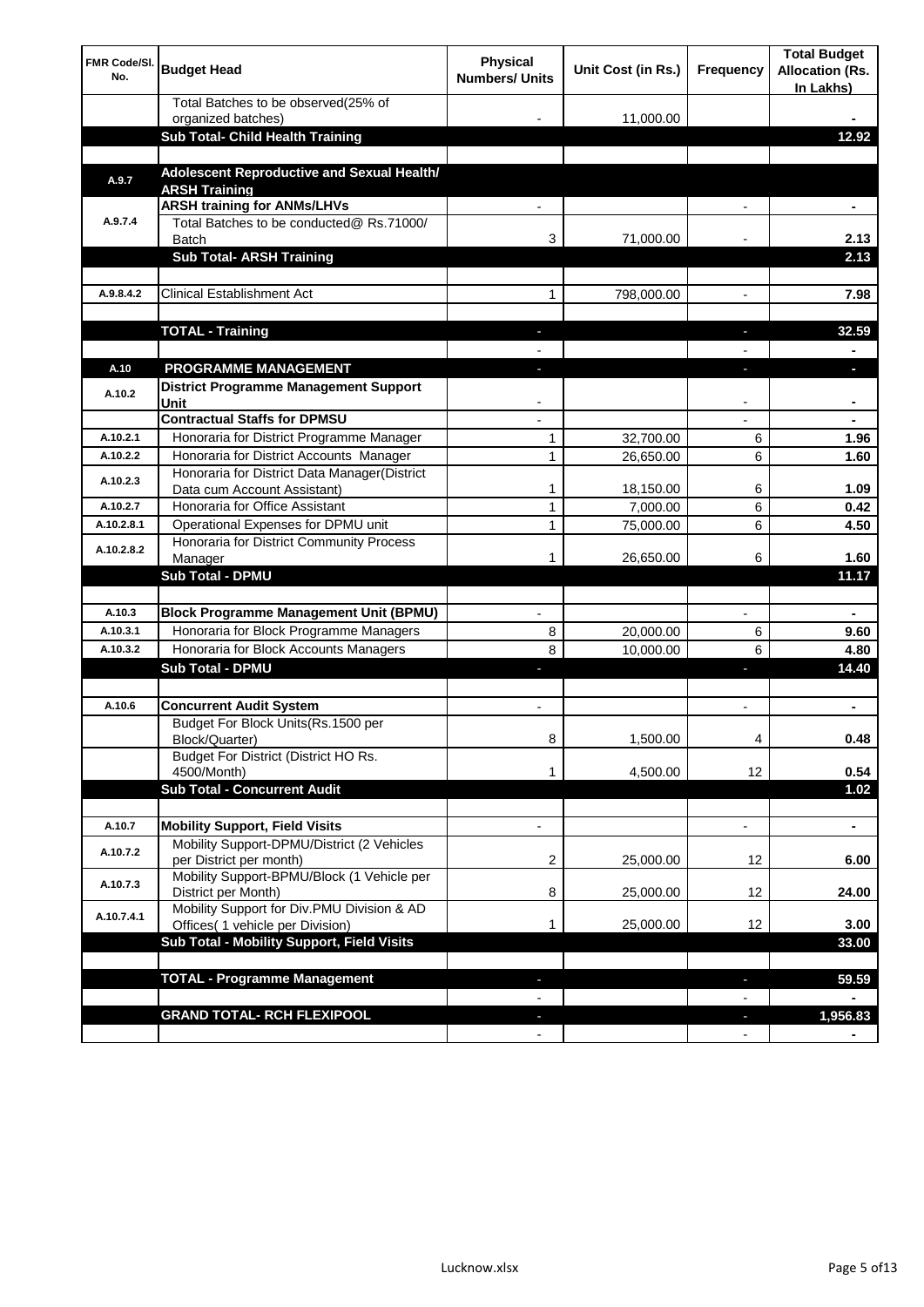| FMR Code/SI.<br>No. | <b>Budget Head</b>                                                                                                          | <b>Physical</b><br><b>Numbers/ Units</b> | Unit Cost (in Rs.) | Frequency                | <b>Total Budget</b><br><b>Allocation (Rs.</b><br>In Lakhs) |
|---------------------|-----------------------------------------------------------------------------------------------------------------------------|------------------------------------------|--------------------|--------------------------|------------------------------------------------------------|
| в                   | <b>MISSION FLEXIPOOL</b>                                                                                                    |                                          |                    | J,                       |                                                            |
| <b>B1</b>           | <b>ASHA</b>                                                                                                                 |                                          |                    |                          |                                                            |
| B1.1.1.4.2          | ASHA State Trainers - TOT (Module VI&VII)-                                                                                  |                                          |                    |                          |                                                            |
| B1.1.3.3            | National Level-Cost of TA/DA<br><b>Incentive for FP</b>                                                                     | 6                                        | 15,000.00          |                          | 0.90                                                       |
|                     | Incentive for ASHA @ Rs. 1000 if a couple                                                                                   |                                          |                    |                          |                                                            |
| B1.1.3.3.1          | adopts permanent methods after 02<br>children(Assumed that 15.56 % clients<br>adopts permanent methods after 02             |                                          |                    |                          |                                                            |
|                     | children).                                                                                                                  | 1,727                                    | 1,000.00           |                          | 17.27                                                      |
| B1.1.3.5            | <b>Other incentive</b>                                                                                                      |                                          |                    | $\blacksquare$           |                                                            |
| B1.1.3.5.1          | On taking Complicated On pregnancy cases<br>or New born cases to the health facility<br>@Rs.150/- case (up to 3 cases/year) | 1,551                                    | 150.00             | 3                        | 6.98                                                       |
| B1.1.3.5.3          | Birth & Death Registration (For 30 birth & 9<br>deaths/ASHA) - Amount Approved 90% Only                                     | 1,551                                    | 180.00             |                          | 2.51                                                       |
|                     | TA/DA for attending Monthly Meetings                                                                                        |                                          |                    |                          |                                                            |
| B1.1.3.5.5          | @Rs.100/Meeting - Amount Approved 90%                                                                                       |                                          |                    |                          |                                                            |
|                     | Only                                                                                                                        | 1,551                                    | 100.00             | 12                       | 16.75                                                      |
|                     | Maternal Death Audit Information                                                                                            |                                          |                    |                          |                                                            |
| B1.1.3.5.6          | (@Rs.200/Case)-Amount Approved 50%                                                                                          | 284                                      | 200.00             |                          | 0.28                                                       |
|                     | Only<br>Incentives to ASHA Sangini(@Rs.150 for                                                                              |                                          |                    |                          |                                                            |
| B1.1.3.5.12         | one field visit and 20 visits per month)                                                                                    |                                          | 3,000.00           | 10                       | ä,                                                         |
| B1.1.3.6            | <b>Other Activities</b>                                                                                                     | $\overline{\phantom{a}}$                 |                    | $\overline{a}$           | $\blacksquare$                                             |
| B1.1.3.6.1          | ASHA Divas/Annual ASHA Samellan-                                                                                            |                                          |                    |                          |                                                            |
|                     | (Amount Approved 70% Only)                                                                                                  | 1,551                                    | 250.00             |                          | 2.71                                                       |
|                     | <b>ASHA Payment Voucher</b>                                                                                                 | 1,551                                    | 25.00              |                          | 0.39                                                       |
| B1.1.3.6.3          | <b>ASHA Master Payment Register</b>                                                                                         | 8                                        | 150.00             |                          | 0.01                                                       |
| B1.1.4              | <b>ASHA Sangini Format</b><br>Awards to ASHA's/Link workers                                                                 | 73<br>8                                  | 50.00              |                          | 0.04<br>0.40                                               |
|                     | <b>ASHA Resource Centre/ASHA Mentoring</b>                                                                                  |                                          | 5,000.00           | $\overline{a}$           |                                                            |
| B1.1.5              | Group                                                                                                                       | $\overline{\phantom{a}}$                 |                    | $\overline{\phantom{a}}$ | ۰                                                          |
| B1.1.5.4            | Mobility Costs ASHA Mentoring Group for<br>district*4 meetings@Rs.2500/meeting                                              | 4                                        | 2,500.00           |                          | 0.10                                                       |
|                     | <b>Sub Total - ASHA</b>                                                                                                     |                                          |                    |                          | 48.35                                                      |
|                     |                                                                                                                             |                                          |                    |                          |                                                            |
| <b>B2</b>           | <b>Untied Funds</b>                                                                                                         |                                          |                    |                          |                                                            |
| <b>B2.1</b>         | No. of CHCs/SDH and Amount Approved 71%<br>Only                                                                             | 17                                       | 50,000.00          | 1                        | 6.04                                                       |
| <b>B2.2</b>         | No. of PHCs and Amount Approved 93% Only                                                                                    | 27                                       | 25,000.00          | 1                        | 6.28                                                       |
| B <sub>2.3</sub>    | No. of Sub Centres and Amount Approved<br>46% Only                                                                          | 323                                      | 10,000.00          | 1                        | 14.86                                                      |
| <b>B2.4</b>         | No. of VHNSCs and Amount Approved 36%                                                                                       |                                          |                    |                          |                                                            |
|                     | Only                                                                                                                        | 495                                      | 10,000.00          | 1                        | 17.82                                                      |
|                     | <b>Sub Total - Untied Funds</b>                                                                                             |                                          |                    |                          | 44.99                                                      |
|                     |                                                                                                                             |                                          |                    |                          |                                                            |
| <b>B.3</b>          | <b>Annual Maintenance Grants</b>                                                                                            | J,                                       |                    |                          | P.                                                         |
| <b>B3.1</b>         | No. of CHCs and Amount Approved 70% Only                                                                                    | 17                                       | 100,000.00         | 1                        | 11.90                                                      |
| <b>B3.2</b>         | No. of PHCs and Amount Approved 69% Only                                                                                    | 27                                       | 50,000.00          | 1                        | 9.32                                                       |
| <b>B3.3</b>         | No. of Sub Centres and Amount Approved<br>49% Only                                                                          | 231                                      | 10,000.00          | 1                        | 11.32                                                      |
|                     | <b>Sub Total - AMG</b>                                                                                                      |                                          |                    | п                        | 32.53                                                      |
|                     |                                                                                                                             |                                          |                    |                          |                                                            |
| <b>B.6</b>          | <b>Corpus Grants to HMS/RKS</b>                                                                                             | r.                                       |                    | ı                        | $\overline{\phantom{a}}$                                   |
| B6.1                | District Hospitals (DH+DWH)                                                                                                 | 9                                        |                    | $\overline{\phantom{0}}$ |                                                            |
|                     | Amount Approved for District Hospitals                                                                                      |                                          |                    |                          | 38.33                                                      |
| B6.2                | No. of CHCs and Amount Approved 90% Only                                                                                    | 17                                       | 100,000.00         | 1                        | 15.30                                                      |
| B6.3                | No. of PHCs and Amount Approved 90% Only                                                                                    | 27                                       | 50,000.00          | 1                        | 12.15                                                      |
|                     | <b>Sub Total - HMS/RKS</b>                                                                                                  |                                          |                    |                          | 65.78                                                      |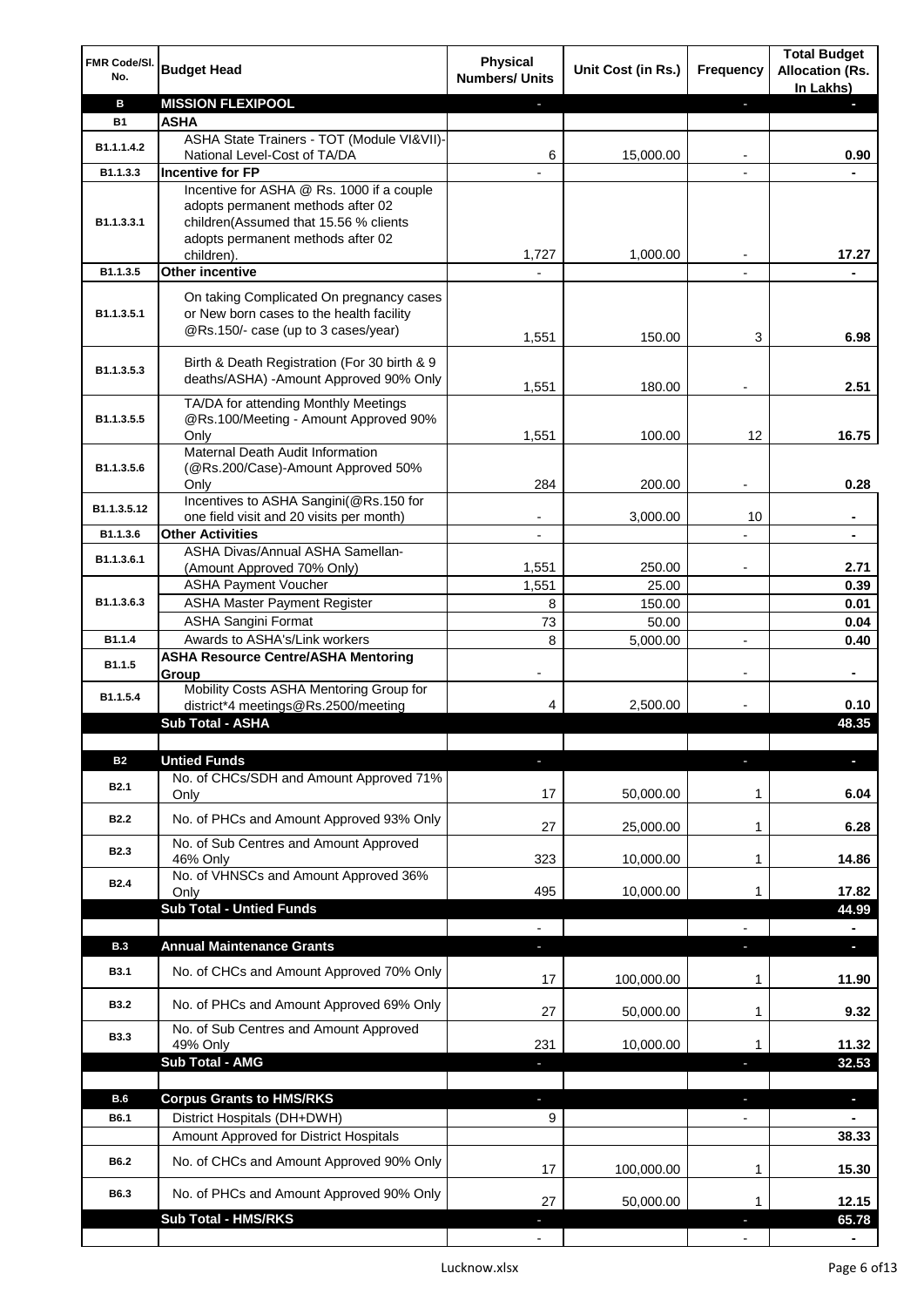| FMR Code/SI.<br>No. | <b>Budget Head</b>                                                                                                         | <b>Physical</b><br><b>Numbers/ Units</b> | Unit Cost (in Rs.) | Frequency                    | <b>Total Budget</b><br><b>Allocation (Rs.</b><br>In Lakhs) |
|---------------------|----------------------------------------------------------------------------------------------------------------------------|------------------------------------------|--------------------|------------------------------|------------------------------------------------------------|
| <b>B9</b>           | <b>Mainstreaming of AYUSH</b>                                                                                              | $\blacksquare$                           |                    | ٠                            | н                                                          |
| B.9.1               | <b>Medical Officers (Only AYUSH)</b>                                                                                       | $\overline{\phantom{a}}$                 |                    | $\overline{\phantom{a}}$     |                                                            |
| B.9.1.1             | <b>Contractual Medical Officers</b>                                                                                        | 37                                       | 24,000.00          | 6                            | 53.28                                                      |
| <b>B.9.2</b>        | <b>AYUSH Pharmacists</b>                                                                                                   | 14                                       | 9,000.00           | 6                            | 7.56                                                       |
|                     | <b>Sub Total (AYUSH)</b>                                                                                                   | ٠                                        |                    | ÷,                           | 60.84                                                      |
|                     |                                                                                                                            |                                          |                    |                              | ä,                                                         |
| <b>B10</b>          | <b>IEC-BCC Activities</b><br>Implementation of BCC/IEC Activities at                                                       | J,                                       |                    | ı                            | O.                                                         |
| <b>B.10.2</b>       | district level                                                                                                             |                                          |                    |                              | 5.00                                                       |
| B.10.5.2            | Printing of WIFS Cards, Referral Slips, etc                                                                                | $\overline{\phantom{a}}$                 |                    | $\qquad \qquad \blacksquare$ | ۰                                                          |
|                     | WIFS Cards for School Children(No. of Cards)                                                                               |                                          | 4.00               |                              |                                                            |
|                     | Sub Total (IEC/BCC)                                                                                                        |                                          |                    |                              | 5.00                                                       |
|                     |                                                                                                                            |                                          |                    |                              |                                                            |
| <b>B15</b>          | <b>Planning, Implementation and Monitoring</b>                                                                             |                                          |                    |                              |                                                            |
| B15.2               | <b>Quality Assurance</b>                                                                                                   |                                          |                    |                              | ۰                                                          |
| B15.2.2             | <b>Quality Assurance Committees</b>                                                                                        |                                          |                    |                              | ۰                                                          |
|                     | <b>Division Level</b>                                                                                                      |                                          |                    |                              |                                                            |
|                     | One time establishment @ Rs. 1.00 Lakh/<br>Division (Amount Approved 50% Only)                                             | 1                                        | 100,000.00         | 1                            | 0.50                                                       |
|                     | Operational Expenses @Rs. 5000/month/                                                                                      |                                          |                    |                              |                                                            |
|                     | division (Amount Approved 50% Only)                                                                                        | 1                                        | 5,000.00           | 12                           | 0.30                                                       |
|                     | <b>District Level</b>                                                                                                      |                                          |                    |                              |                                                            |
|                     | One time establishment @ Rs. 1.00 Lakh/<br>District (Amount Approved 50% Only)                                             | 1                                        | 100,000.00         | 1                            | 0.50                                                       |
|                     | Operational Expenses @Rs. 5000/ Month/<br>District (Amount Approved 50% Only)                                              | 1                                        | 5,000.00           | 12                           | 0.30                                                       |
| B15.2.4             | <b>Review meetings</b>                                                                                                     | $\overline{\phantom{a}}$                 |                    | -                            | ۰                                                          |
| B15.2.4.2           | <b>Division Level</b>                                                                                                      |                                          |                    | $\overline{\phantom{a}}$     | ٠                                                          |
|                     | Review meetings @ Rs 10000/- per meeting<br>for 4 meeting per division (Amount Approved<br>50% Only)                       | 1                                        | 10,000.00          | 4                            | 0.20                                                       |
|                     | <b>District Level</b>                                                                                                      |                                          |                    |                              |                                                            |
|                     | Review meetings @ Rs 10000/- per meeting<br>for 4 meeting per District (Amount Approved<br>50% Only)                       | 1                                        | 10,000.00          | 4                            | 0.20                                                       |
| B15.2.5             | <b>Other Block Level Activities</b>                                                                                        |                                          |                    |                              |                                                            |
| B15.2.5.1           | Block QA visioning meeting (Orienting<br><b>Block Officials on Facility Solutions Levels-</b><br>Amount Approved 50% Only) | 1                                        | 35,000.00          | 1                            | 0.18                                                       |
|                     | Quality Management System (QMS) training                                                                                   |                                          |                    |                              |                                                            |
| B15.2.5.2           | workshop - (Amount Approved 50% Only)                                                                                      | 1                                        | 100,000.00         | 1                            | 0.50                                                       |
|                     | <b>Sub Total - Quality Assurance</b>                                                                                       | н                                        |                    | r                            | 2.68                                                       |
| B15.3               |                                                                                                                            |                                          |                    |                              |                                                            |
| B15.3.1.6.3         | <b>Monitoring and Evaluation</b><br>Honoraria of Data Entry Operators for MCTS                                             | 8                                        |                    | 6                            |                                                            |
|                     |                                                                                                                            |                                          | 11,000.00          |                              | 5.28                                                       |
| B15.3.2             | <b>Computerization HMIS and E-governance</b>                                                                               |                                          |                    |                              | ä,                                                         |
|                     | HMIS Operational Cost (excluding HR & Trainings)-                                                                          |                                          |                    |                              |                                                            |
|                     | Expenses for Internet @1500/month/<br>computer for 951 Nos                                                                 | 15                                       | 1,500.00           | 12                           | 2.70                                                       |
|                     | Expenses for Internet Rs.750/pm/block                                                                                      |                                          |                    |                              |                                                            |
| B15.3.2.1.a         | computer(new) for 820 Nos.<br>Expenses for Internet Data Card<br>@Rs.750/pm/Computer (new) for 75 Nos.                     | 8                                        | 750.00             | 12                           | 0.72                                                       |
|                     | Expenses for Internet Data Card<br>@Rs.750/pm/Computer (new) for 18 Nos.                                                   | 1<br>1                                   | 750.00<br>750.00   | 12<br>12                     | 0.09<br>0.09                                               |
| B15.3.2.1.d         | Other Office and admin expenses                                                                                            |                                          |                    |                              |                                                            |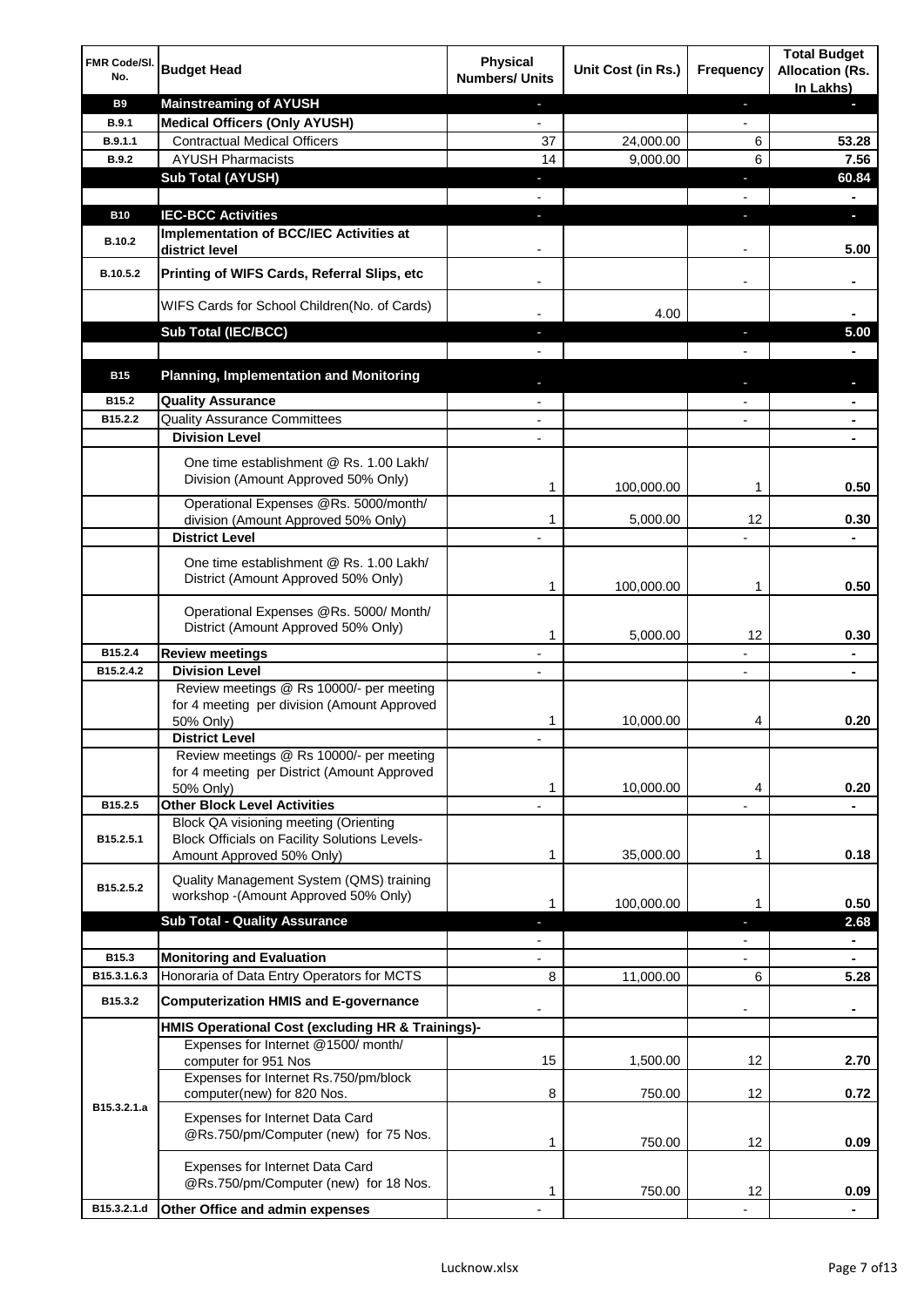| FMR Code/SI.          | <b>Budget Head</b>                                                         | <b>Physical</b>          | Unit Cost (in Rs.) | Frequency                | <b>Total Budget</b><br><b>Allocation (Rs.</b> |
|-----------------------|----------------------------------------------------------------------------|--------------------------|--------------------|--------------------------|-----------------------------------------------|
| No.                   |                                                                            | <b>Numbers/ Units</b>    |                    |                          | In Lakhs)                                     |
|                       | Maintenance of Computers/AMC/etc -HMIS                                     |                          |                    |                          |                                               |
| B15.3.2.1.d.2         | (Block -PHC/CHC, CH, CMF (M/F) Old<br>@Rs. 4000/unit for 951 no.           | 14                       | 4,000.00           | 1                        | 0.56                                          |
|                       | Purchase of computer consumables/Admin                                     |                          |                    |                          |                                               |
| B15.3.2.1.d.3         | Expenses @ Rs.1000.00 for 951 no.-Six                                      |                          |                    |                          |                                               |
|                       | Months<br>MCTS Operational Cost (excluding HR &                            | 14                       | 1,000.00           | 6                        | 0.84                                          |
| B15.3.2.2.a           | Trainings)                                                                 |                          |                    |                          |                                               |
|                       | Procurement of                                                             |                          |                    |                          |                                               |
| B15.3.2.2.b           | computers/Printers/Cartridges, etc. -                                      |                          |                    |                          |                                               |
|                       | @50,000.00/Computer Systems for 820 No.                                    | 8                        | 50,000.00          | 1                        | 4.00                                          |
| B15.3.2.2.d           | Other Office and admin expenses                                            |                          |                    |                          |                                               |
|                       | @12,000.00 per year -820 No.(New)                                          | 8                        | 12,000.00          | 1                        | 0.96                                          |
| B15.3.3               | Other M & E Activities<br>Review Meetings for MCTS @ Rs                    |                          |                    |                          |                                               |
| B15.3.3.5             | 4,000/meeting for 12 meetings                                              | 1                        | 4,000.00           | 12                       | 0.48                                          |
|                       | Sub Total - Monitoring and Evaluation                                      |                          |                    |                          | 15.72                                         |
|                       |                                                                            |                          |                    |                          | Ξ.                                            |
| <b>B.16</b>           | <b>PROCUREMENT</b>                                                         |                          |                    |                          | ×.                                            |
| B16.1.1               | <b>Procurement of Equipments: MH</b>                                       |                          |                    |                          | ٠                                             |
| B <sub>16.1.1.2</sub> | MVA/EVA Kits for Safe Abortion services                                    | 120                      | 2,500.00           |                          | 3.00                                          |
| B16.1.6               | <b>Equipments for ARSH/ School Health</b>                                  |                          |                    | $\overline{\phantom{a}}$ |                                               |
| B16.1.6.1             | Equipments for ARSH Clinics (New)                                          | $\overline{2}$           | 15,000.00          | 1                        | 0.30                                          |
|                       | <b>Sub Total (Procurement of Equipments)</b>                               |                          |                    |                          | 3.30                                          |
|                       |                                                                            |                          |                    |                          |                                               |
| B.16.2.1              | Drugs & supplies for MH                                                    | $\blacksquare$           |                    | $\blacksquare$           | $\blacksquare$                                |
| B.16.2.1.2            | Drugs for Safe Abortion (No. of MMA<br>estimated in year 2013-14)          | 1,329                    | 200.00             |                          | 2.66                                          |
| B.16.2.4              | <b>Supplies for IMEP</b>                                                   |                          |                    |                          |                                               |
| B.16.2.4.1            | Bio-Medical Waste Management-District<br>level                             | $\overline{\phantom{0}}$ |                    | $\blacksquare$           | 146.94                                        |
| B.16.2.4.2            | Bio-Medical Waste Management-CHC level                                     |                          |                    | $\blacksquare$           | 14.16                                         |
| B.16.2.4.3            | Cleaning/Washing, House keeping and<br>Laundry Management - District Level |                          |                    | $\blacksquare$           | 231.92                                        |
| B.16.2.4.4            | Cleaning/Washing, House keeping and<br>Laundry Management - CHC/PHC Level  |                          |                    |                          | 22.51                                         |
|                       | <b>ASHA Drug Kits</b>                                                      |                          |                    |                          |                                               |
| B.16.2.5.2            | Drug Kit replenishment for ASHAs @ Rs.                                     |                          |                    |                          |                                               |
| B.16.2.6              | 300/ASHA                                                                   | 1,245                    | 300.00             |                          | 3.74                                          |
|                       | Drugs & supplies for WIFS<br>For Govt. & Govt. aided Schools (Classes VI   |                          |                    | $\overline{\phantom{a}}$ |                                               |
|                       | to XII)                                                                    |                          |                    |                          |                                               |
|                       | <b>Total Beneficiaries</b>                                                 | 42,652                   |                    |                          |                                               |
| B.16.2.6.1            | IFA Tables Required at District (                                          |                          |                    |                          |                                               |
|                       | Beneficiary* 52 Tabs)<br>Albendazole Tablets Required at District          | 2,217,911                | 0.12               | $\overline{a}$           | 2.66                                          |
| B.16.2.6.2            | (Beneficiary *2 Tabs)                                                      | 85,304                   | 1.00               |                          | 0.85                                          |
| B.16.2.7              | Drugs & Supplies under SHP                                                 |                          |                    |                          |                                               |
|                       | <b>For Aganwadi Centres</b>                                                |                          |                    |                          |                                               |
|                       | Expected No. of Children at AWCs<br>No. of IFA Bottles (One bottle of 100  | 49,925                   |                    |                          | ٠                                             |
|                       | ml./child)                                                                 | 49,925                   | 10.00              |                          | 4.99                                          |
|                       | Albendazole Tablets (2 tablets per Child)                                  | 99,850                   | 1.00               |                          | 1.00                                          |
|                       | For Primary Schools(For Govt. & Govt.                                      |                          |                    |                          |                                               |
|                       | aided Schools Classes I to V)<br>Expected No. of Children in Schools       | 77,104                   |                    |                          |                                               |
|                       | No. of Tablets Required at District (52                                    |                          |                    |                          |                                               |
|                       | Tabs./ Beneficiary)                                                        | 4,009,399                | 0.12               |                          | 4.81                                          |
|                       | No. of Tablets Required at District (2 Tabs./                              | 154,208                  | 1.00               |                          | 1.54                                          |
|                       | Beneficiary)<br><b>Medicines for Teams</b>                                 |                          |                    |                          |                                               |
|                       | No. of Blocks                                                              | 8                        |                    |                          |                                               |
|                       | First Time Medicines For Teams (2 Teams                                    |                          |                    |                          |                                               |
|                       | in Each Block)                                                             | 16                       | 18,000.00          |                          | 2.88                                          |
|                       | Sub Total (Procurement of Drugs & Supplies)                                |                          |                    |                          | 440.66                                        |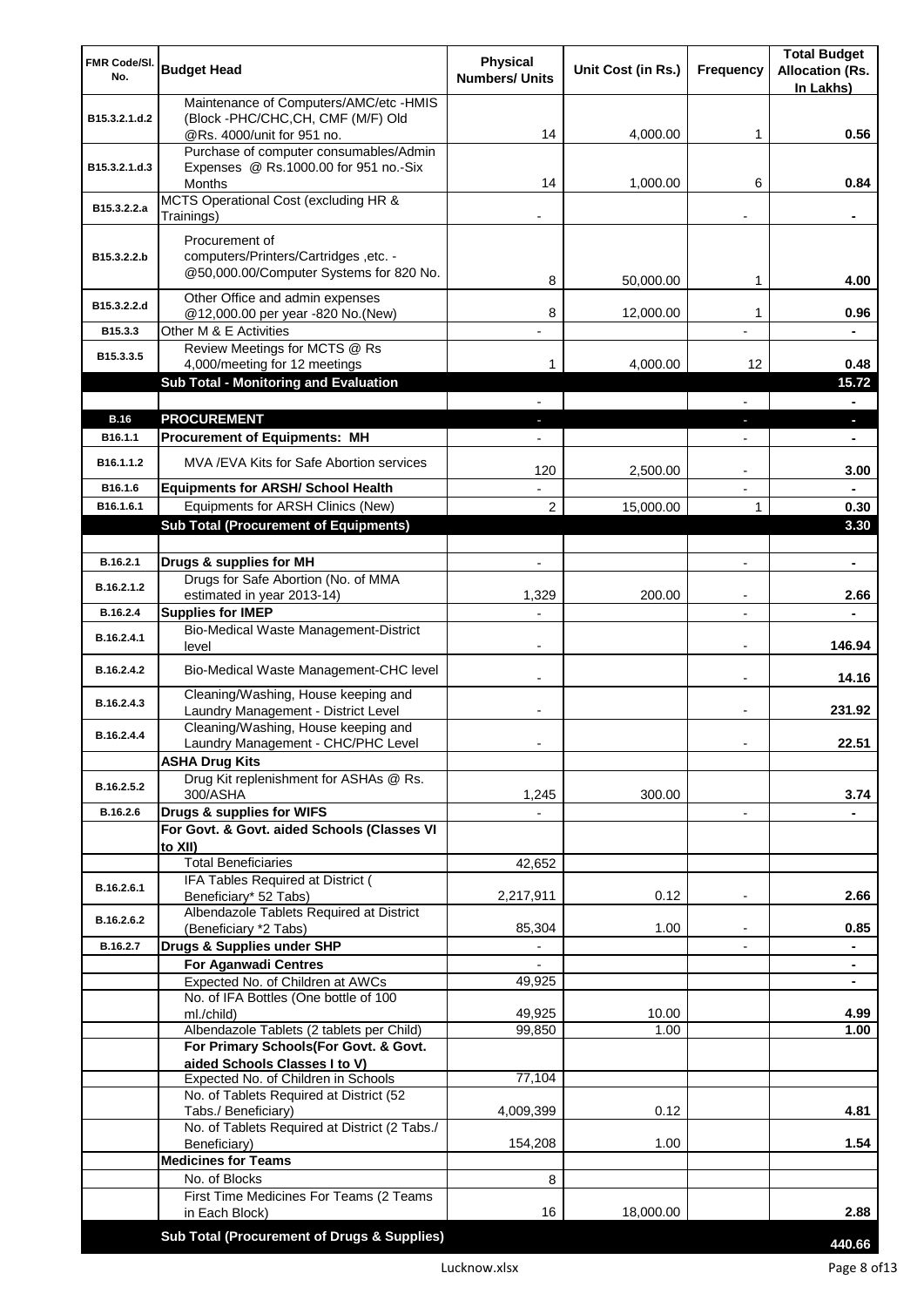| FMR Code/SI.<br>No. | <b>Budget Head</b>                                                                        | <b>Physical</b><br><b>Numbers/ Units</b> | Unit Cost (in Rs.)   | <b>Frequency</b> | <b>Total Budget</b><br><b>Allocation (Rs.</b><br>In Lakhs) |
|---------------------|-------------------------------------------------------------------------------------------|------------------------------------------|----------------------|------------------|------------------------------------------------------------|
|                     |                                                                                           |                                          |                      |                  |                                                            |
| <b>B.17</b>         | <b>Drugs Warehouses/Logistics Management</b>                                              |                                          |                      |                  |                                                            |
|                     | Honoraria of Staff at Regional Drug                                                       |                                          |                      |                  |                                                            |
|                     | Warehouse                                                                                 |                                          |                      |                  |                                                            |
|                     | Accountant                                                                                | 1                                        | 10,000.00            | 6                | 0.60                                                       |
|                     | Computer Operator Cum Store Keeper<br>Fork-Lift Operator cum Mechanic                     | 1                                        | 10,000.00            | 6<br>6           | 0.60                                                       |
| <b>B.17.1</b>       | Fourth class / Loader                                                                     | 1<br>$\mathbf{1}$                        | 6,500.00<br>6,500.00 | 6                | 0.39<br>0.39                                               |
|                     | Generator Operator cum Electrician                                                        | $\mathbf{1}$                             | 5,000.00             | 6                | 0.30                                                       |
|                     | Sweeper                                                                                   | $\mathbf{1}$                             | 3,500.00             | 6                | 0.21                                                       |
|                     | <b>Armed Guards</b>                                                                       | $\mathbf{1}$                             | 6,335.00             | 6                | 0.38                                                       |
|                     | <b>General Guards</b>                                                                     | 2                                        | 5,157.00             | 6                | 0.62                                                       |
|                     | Gardener                                                                                  | $\mathbf{1}$                             | 3,000.00             | 6                | 0.18                                                       |
|                     | Honoraria of Staff at District Drug                                                       |                                          |                      |                  |                                                            |
|                     | Warehouse                                                                                 |                                          |                      |                  |                                                            |
|                     | Computer Operator Cum Store Keeper                                                        | 1                                        | 10,000.00            | 6                | 0.60                                                       |
| <b>B.17.3</b>       | Generator Operator Cum Mechanic/Electricia                                                | $\mathbf{1}$                             | 5,000.00             | 6                | 0.30                                                       |
|                     | Loader                                                                                    | $\mathbf{1}$                             | 5,000.00             | 6                | 0.30                                                       |
|                     | Choukidar                                                                                 | $\mathbf{1}$                             | 5,000.00             | 6                | 0.30                                                       |
|                     | Part-time Sweeper                                                                         | 1                                        | 2,500.00             | 6                | 0.15                                                       |
| B.17.4.1            | <b>Operational Cost for Regional Drug ware</b><br>House                                   |                                          |                      |                  |                                                            |
|                     | <b>Electricity Charges</b>                                                                |                                          |                      |                  | 1.10                                                       |
|                     | Telephone Charges                                                                         |                                          |                      |                  | 0.10                                                       |
|                     | POL & Maintenance of DG Sets                                                              |                                          |                      |                  | 0.30                                                       |
|                     | Stationary                                                                                |                                          |                      |                  | 0.15                                                       |
|                     | Contingency                                                                               |                                          |                      |                  | 1.50                                                       |
|                     | <b>Sub Total-Drug Ware Houses</b>                                                         |                                          |                      |                  | 8.47                                                       |
|                     |                                                                                           |                                          |                      |                  |                                                            |
|                     | <b>GRAND TOTAL- MISSION FLEXIPOOL</b>                                                     |                                          |                      |                  | 728.32                                                     |
|                     |                                                                                           |                                          |                      |                  |                                                            |
| C                   | <b>IMMUNISATION</b>                                                                       |                                          |                      |                  | a,                                                         |
| C.1                 | RI strengthening project (Review meeting,                                                 |                                          |                      |                  |                                                            |
|                     | Mobility support, Outreach services etc)<br>Mobility Support for supervision for district |                                          |                      |                  |                                                            |
| C.1.a               | level officers @Rs 250000/- Year                                                          | 1                                        | 250,000.00           |                  | 2.50                                                       |
|                     | Mobility support for supervision at State                                                 |                                          |                      |                  |                                                            |
| C.1.b               | level                                                                                     |                                          |                      |                  |                                                            |
|                     | Printing and dissemination of Immunization                                                |                                          |                      |                  |                                                            |
| C.1.c               | cards, tally sheets, monitoring forms etc.@                                               |                                          |                      |                  |                                                            |
|                     | Rs 10 /- Beneficiary                                                                      | 146,827                                  | 10.00                |                  | 14.68                                                      |
|                     | Support for Quarterly State level review                                                  |                                          |                      |                  |                                                            |
| C.1.d               | meetings of district officer                                                              |                                          |                      |                  |                                                            |
|                     | Quarterly review meetings exclusive for RI                                                |                                          |                      |                  |                                                            |
| C.1.e               | at district level with Block Mos, CDPO, and                                               |                                          |                      |                  |                                                            |
|                     | other stake holders (@ Rs 100/- per<br>participant(5 participant / block)                 | 340                                      | 100.00               |                  | 0.34                                                       |
|                     | Quarterly review meetings exclusive for RI                                                |                                          |                      |                  |                                                            |
|                     | at block level @Rs 50/- per person as                                                     |                                          |                      |                  |                                                            |
| C.1.f               | honorarium/Asha(For travel) & Rs 25 per                                                   |                                          |                      |                  |                                                            |
|                     | person at the disposal of MOIC for meeting                                                |                                          |                      |                  |                                                            |
|                     | expenses (Refreshment, stationery and                                                     |                                          |                      |                  |                                                            |
|                     | mis.)<br>Focus on slum & underserved areas in                                             | 1,440                                    | 75.00                |                  | 1.08                                                       |
|                     | urban areas/alternative vaccinator for slums                                              |                                          |                      |                  |                                                            |
|                     | (Hiring of ANM @ 450/-per session for four                                                |                                          |                      |                  |                                                            |
| C.1.g               | sessions/month/slum of 10000 population                                                   |                                          |                      |                  |                                                            |
|                     | and Rs.300/ month as contingency per slum                                                 |                                          |                      |                  |                                                            |
|                     | i.e.Rs.2100/-month/slum of 10000                                                          |                                          |                      |                  |                                                            |
|                     | population)                                                                               | 240                                      | 2,100.00             |                  | 5.04                                                       |
| C.1.h               | Mobilization of children through ASHA or<br>other mobilizers(@Rs 150/-per session)        | 42,357                                   | 150.00               | ٠                | 63.54                                                      |
|                     | Alternative vaccine delivery in hard to reach                                             |                                          |                      |                  |                                                            |
| C.1.i               | areas(@Rs 150/-per session)                                                               | 4,120                                    | 150.00               |                  | 6.18                                                       |
| C.1.j               | Alternative Vaccine Delivery in other                                                     |                                          |                      |                  |                                                            |
|                     | areas(@Rs. 75/- per session)                                                              | 38,237                                   | 75.00                |                  | 28.68                                                      |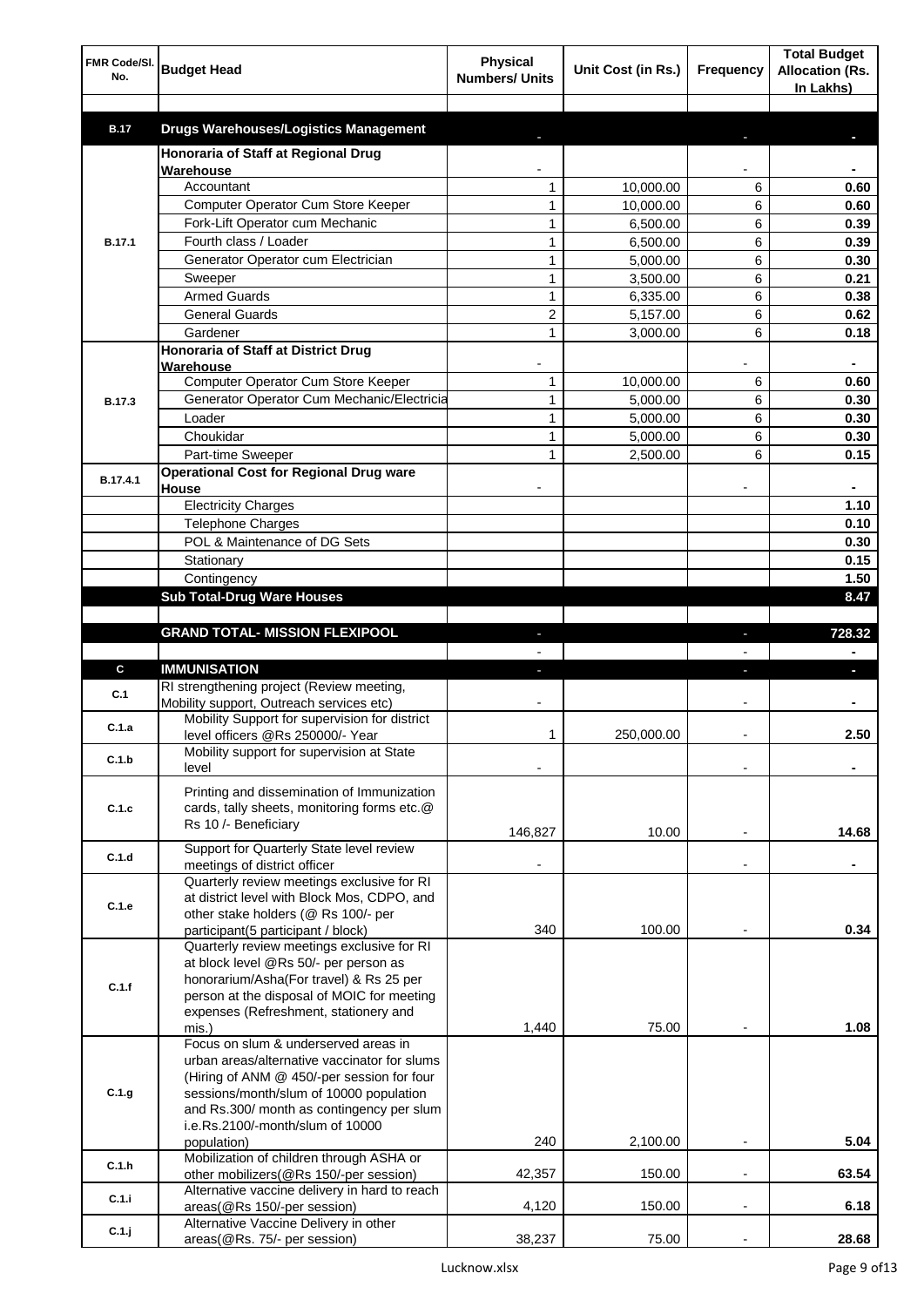| FMR Code/SI.<br>No. | <b>Budget Head</b>                                                                                                                                                                                                                                         | Physical<br><b>Numbers/ Units</b> | Unit Cost (in Rs.) | Frequency                | <b>Total Budget</b><br><b>Allocation (Rs.</b><br>In Lakhs) |
|---------------------|------------------------------------------------------------------------------------------------------------------------------------------------------------------------------------------------------------------------------------------------------------|-----------------------------------|--------------------|--------------------------|------------------------------------------------------------|
| C.1.k               | To develop micro plan at sub-centre level(@<br>Rs 100/- per sub centre)                                                                                                                                                                                    | 373                               | 100.00             |                          | 0.37                                                       |
|                     | For consolidation of micro plans at block                                                                                                                                                                                                                  |                                   |                    |                          |                                                            |
| C.1.1               | level (@ Rs 1000/-per block per PHC and<br>Rs 2000/- per district)                                                                                                                                                                                         | 21                                | 1,000.00           |                          | 0.21                                                       |
| C.1.m               | POL for vaccine delivery from State to<br>district and from district to PHC/CHCs(@ Rs<br>150000/- per district per year)                                                                                                                                   | 1                                 | 150,000.00         |                          | 1.50                                                       |
|                     | Consumables for computer including                                                                                                                                                                                                                         |                                   |                    |                          |                                                            |
| C.1.n               | provision for internet access for RIMS (@<br>Rs 400/- per month per district)                                                                                                                                                                              | 1                                 | 400.00             | 12                       | 0.05                                                       |
| C.1.o               | Red/Black plastic bags etc.(@ Rs 3 per bag<br>and 2 bags per session)                                                                                                                                                                                      | 45,413                            | 3.00               | 2                        | 2.72                                                       |
|                     | Hub Cutter/Bleach/Hypochlorite solution/                                                                                                                                                                                                                   |                                   |                    |                          |                                                            |
| C.1.p               | Twin buckets(@ Rs 1200/- per PHC/CHC<br>per year)                                                                                                                                                                                                          | 17                                | 1,200.00           |                          | 0.20                                                       |
| C.1.q               | Safety Pits(@ Rs 5250/- per pit)                                                                                                                                                                                                                           | 27                                | 5,250.00           |                          | 1.42                                                       |
|                     | Other Specific requirement                                                                                                                                                                                                                                 |                                   |                    | $\blacksquare$           | $\blacksquare$                                             |
|                     | Fund for annual maintenance operation of                                                                                                                                                                                                                   |                                   |                    |                          |                                                            |
|                     | WIC/WIF at division level @ Rs.40000/unit<br>of WIC/WIF                                                                                                                                                                                                    | 1                                 | 40,000.00          |                          | 0.40                                                       |
|                     | POL for generators and operational                                                                                                                                                                                                                         |                                   |                    |                          |                                                            |
| C.1.r               | expenses at divisional vaccine storage point                                                                                                                                                                                                               |                                   |                    |                          |                                                            |
|                     | @ Rs 2.00 Lakhs/ year/division vaccine                                                                                                                                                                                                                     |                                   |                    |                          |                                                            |
|                     | store points                                                                                                                                                                                                                                               | 1                                 | 200,000.00         |                          | 2.00                                                       |
|                     | Electricity bill for WIC/WIF AT state and<br>divisional level @ Rs 1.50Lakhs/year                                                                                                                                                                          |                                   |                    |                          |                                                            |
|                     | /division store points                                                                                                                                                                                                                                     | 1                                 | 150,000.00         |                          | 1.50                                                       |
|                     | <b>AEFI Kits</b>                                                                                                                                                                                                                                           | 56                                | 200.00             |                          | 0.11                                                       |
| C.2                 | <b>Salary of Contractual Staffs</b>                                                                                                                                                                                                                        |                                   |                    | $\overline{\phantom{a}}$ | $\blacksquare$                                             |
| C.2.2               | Computer Assistants at District level                                                                                                                                                                                                                      | $\mathbf{1}$                      | 10,000.00          | 6                        | 0.60                                                       |
| C.3                 | <b>Training under Immunisation</b>                                                                                                                                                                                                                         | $\overline{a}$                    |                    | $\overline{a}$           | $\blacksquare$                                             |
| C.3.1               | District level Orientation training including<br>Hep B, Measles, AEFI & JE(wherever<br>required) for 2 days ANM, Multi Purpose<br>Health Worker (Male), LHV, Health<br>Assistant (Male/Female), Nurse Midwives,<br>BEEs & other staff (as per RCH norms) @ |                                   |                    |                          |                                                            |
|                     | Rs 46200/batch                                                                                                                                                                                                                                             | 18                                | 46,200.00          |                          | 8.32                                                       |
| C.3.2               | Three day training including Hep B, Measles<br>& JE(wherever required) of Medical Officers<br>of RI using revised MO training module) @<br>Rs 65600/ batch                                                                                                 | 10                                | 65,600.00          |                          | 6.56                                                       |
| C.3.4               | Two days cold chain handlers training for<br>block level cold chain handlers by State and<br>district cold chain officers @ Rs                                                                                                                             |                                   |                    |                          |                                                            |
|                     | 26600/batch                                                                                                                                                                                                                                                | 2                                 | 26,600.00          |                          | 0.53                                                       |
| C.3.5               | One day training of block level data handlers<br>by DIOs and District cold chain officer to<br>train about the reporting formats of                                                                                                                        |                                   |                    |                          |                                                            |
|                     | immunization @ Rs 300/ person                                                                                                                                                                                                                              | 9                                 | 300.00             | $\overline{\phantom{a}}$ | 0.03                                                       |
| C.3.6               | Intensified immunization training of front                                                                                                                                                                                                                 | 32                                | 86,660.00          | $\blacksquare$           | 27.73                                                      |
| C.4                 | line workers @ Rs 86660/batch<br><b>Cold Chain Maintenance</b>                                                                                                                                                                                             |                                   |                    |                          |                                                            |
|                     | Cold chain maintenance at PHC/CHC Level<br>(@Rs. 750/PHC/CHC per year)                                                                                                                                                                                     | 46                                | 750.00             |                          | 0.35                                                       |
|                     | Cold chain maintenance at District Level                                                                                                                                                                                                                   | 1                                 | 15,000.00          |                          | 0.15                                                       |
| C.5                 | (@Rs. 15000/year)<br>Asha Incentives- for full immunization @<br>RS.100 per child for full immunization in first<br>year and Rs.50 per child for ensuring<br>complete immunization up to 2nd year of<br>age.(94.22% of the fund)                           | 46,530                            | 150.00             |                          | 65.76                                                      |
|                     | <b>TOTOAL - ROUTINE IMMUNIZATION</b>                                                                                                                                                                                                                       |                                   |                    |                          | 242.55                                                     |
| D                   | <b>National Disease Control Programmes</b>                                                                                                                                                                                                                 |                                   |                    |                          |                                                            |
|                     |                                                                                                                                                                                                                                                            |                                   |                    |                          |                                                            |
| Е                   | <b>Integrated Disease Surveillance Project</b><br>(IDSP)                                                                                                                                                                                                   |                                   |                    |                          |                                                            |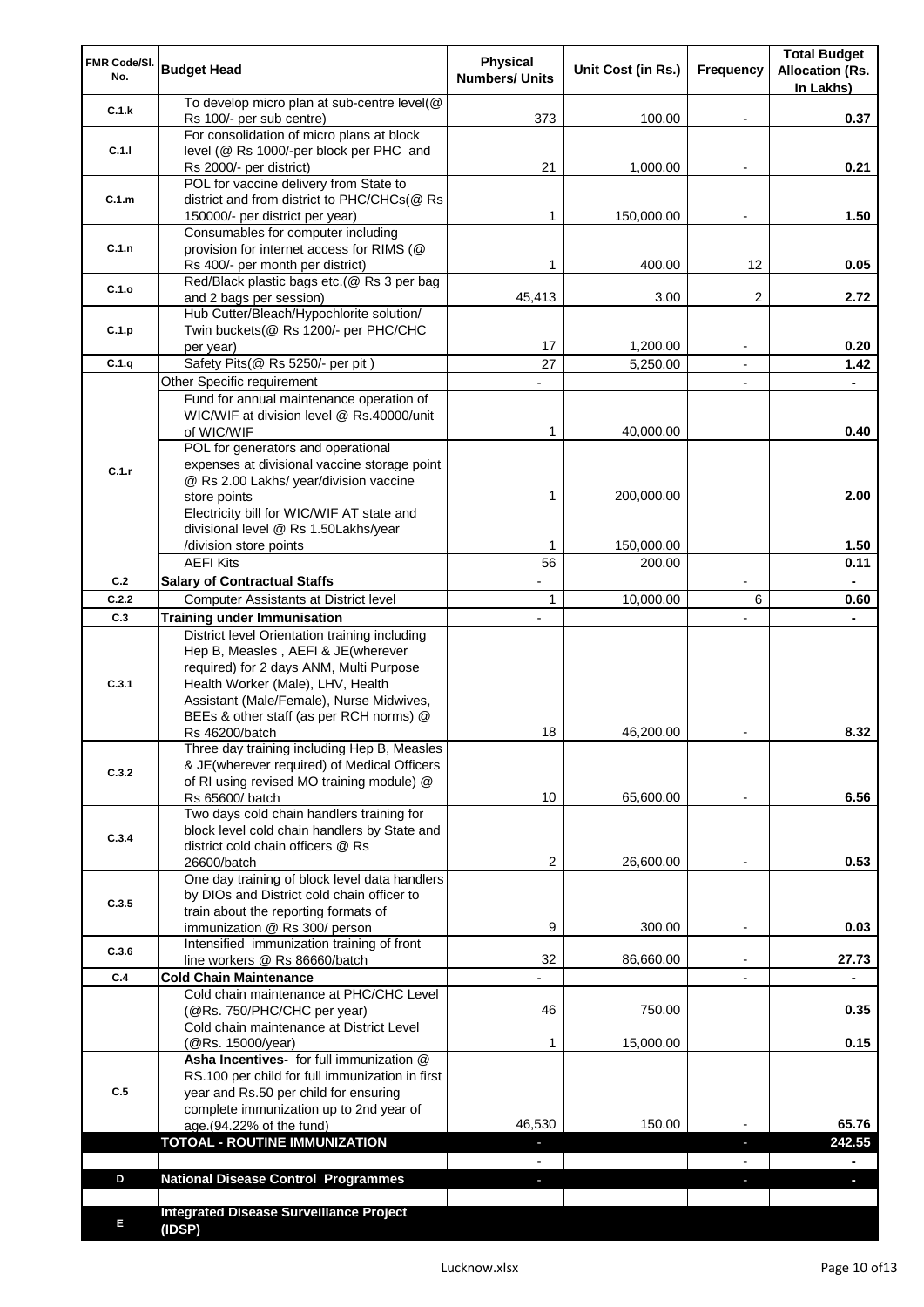| FMR Code/SI.<br>No. | <b>Budget Head</b>                                                                   | <b>Physical</b><br><b>Numbers/ Units</b> | Unit Cost (in Rs.) | Frequency | <b>Total Budget</b><br><b>Allocation (Rs.</b><br>In Lakhs) |
|---------------------|--------------------------------------------------------------------------------------|------------------------------------------|--------------------|-----------|------------------------------------------------------------|
| E.1                 | Operational Costs (Rs. 25000/0 per Month)<br>including 10 Medical Colleges           |                                          |                    |           | 3.00                                                       |
|                     |                                                                                      |                                          |                    |           |                                                            |
| E.2                 | Remuneration for Contractual Human Resource                                          |                                          |                    |           |                                                            |
| E.2.1               | Epidemiologist (Rs. 27500-44000)                                                     |                                          |                    |           | 3.76                                                       |
| E.2.2               | Microbiologist (Rs. 27500-44000)                                                     |                                          |                    |           | 3.96                                                       |
| E.3.2               | Data Manager (Rs. 18000 per Mth)                                                     |                                          |                    |           | 2.16                                                       |
| E.3.3               | Data Entry Operator (Rs. 11000/mth)                                                  |                                          |                    |           | 1.98                                                       |
|                     | <b>Training</b><br>Medical Officers (3 days) @ Rs 50000 /                            |                                          |                    |           |                                                            |
|                     | Batch, for one batch                                                                 |                                          |                    |           |                                                            |
| E.8                 | Hospital Pharmacists/Nurses Training (1                                              |                                          |                    |           |                                                            |
|                     | day) @ Rs.38000 / Batch for 1 batch                                                  |                                          |                    |           |                                                            |
|                     | One Day Training of Medical College Doctors                                          |                                          |                    |           | 0.50                                                       |
| E.8                 | Costs on account of Newly Formed Districts                                           |                                          |                    |           |                                                            |
|                     | <b>TOTAL-IDSP</b>                                                                    |                                          |                    |           | 15.36                                                      |
|                     |                                                                                      |                                          |                    |           |                                                            |
| F                   | <b>National Vector Borne Disease Control</b>                                         |                                          |                    |           |                                                            |
|                     | Programme (NVBDCP)                                                                   |                                          |                    |           |                                                            |
| F.1.1               | <b>Malaria</b>                                                                       |                                          |                    |           |                                                            |
| F.1.1.b             | <b>ASHA Incentives</b><br>Monitoring, Evaluation & Supervision &                     |                                          |                    |           | 2.25                                                       |
| F.1.1.d             | Epidemic preparedness including mobility                                             |                                          |                    |           | 0.85                                                       |
| F.1.1.e             | <b>IEC/BCC</b>                                                                       |                                          |                    |           | 0.42                                                       |
| F.1.1.g             | <b>Training/Capacity Building</b>                                                    |                                          |                    |           | 0.25                                                       |
|                     | Sub Total - Malaria                                                                  |                                          |                    |           | 3.77                                                       |
| F.1.2               | Dengue & Chikungunya                                                                 |                                          |                    |           |                                                            |
| F.1.2.a(iⅈ)         | Strengthening Surveillance for Apex Referral<br>Lab & Sentinel Surveillance Hospital |                                          |                    |           |                                                            |
| F.1.2.c             | Monitoring/Supervision and Rapid Response                                            |                                          |                    |           | 5.00                                                       |
| F.1.2.d             | <b>Epidemic Preparedness</b>                                                         |                                          |                    |           | 1.00<br>0.20                                               |
| F.1.2.e             | Case Management                                                                      |                                          |                    |           | 0.50                                                       |
|                     | Vector Control And Environmental                                                     |                                          |                    |           |                                                            |
| F.1.2.f             | Management                                                                           |                                          |                    |           | 27.00                                                      |
| F.1.2.g             | IEC/ BCC for Social Mobilization                                                     |                                          |                    |           | 0.40                                                       |
| F.1.2.i             | Training/ Workshop                                                                   |                                          |                    |           | 0.40                                                       |
|                     | Sub Total - Dengue & Chikungunya                                                     |                                          |                    |           | 34.50                                                      |
| F.1.3               | <b>AES/JE</b>                                                                        |                                          |                    |           |                                                            |
|                     | Strengthening of Sentinel sites which will                                           |                                          |                    |           |                                                            |
| F.1.3.a             | include Diagnostics and Case Management,                                             |                                          |                    |           |                                                            |
|                     | supply of kits by Gol<br>IEC / BCC Activities & printing material                    |                                          |                    |           |                                                            |
| F.1.3.b             | pertaining to JE / AES                                                               |                                          |                    |           |                                                            |
|                     | Capacity Building in case management of                                              |                                          |                    |           |                                                            |
| F.1.3.c             | Medical Officer and paramedical from                                                 |                                          |                    |           |                                                            |
|                     | PHC/CHC at district level.                                                           |                                          |                    |           |                                                            |
| F.1.3.d             | Monitoring and supervision                                                           |                                          |                    |           |                                                            |
| F.1.3.e             | Procurement of Insecticides (Technical<br>Malathion)                                 |                                          |                    |           |                                                            |
|                     | Thermal Fog Machine (Small) @ 0.85                                                   |                                          |                    |           |                                                            |
| F.1.3.f             | lac/machine                                                                          |                                          |                    |           |                                                            |
|                     | Operational cost for Malathion fogging (As                                           |                                          |                    |           |                                                            |
| F.1.3.g             | per Availability of 3 MT Technical Malathion                                         |                                          |                    |           |                                                            |
|                     | per district)<br>Paediatric ICU Establishment and HR &                               |                                          |                    |           |                                                            |
| $F.1.3.$ j          | operational cost for Paediatric ICU in                                               |                                          |                    |           |                                                            |
|                     | <b>Endemic Districts</b>                                                             |                                          |                    |           |                                                            |
| F.1.3.k             | ASHA Insentivization for sensitizing                                                 |                                          |                    |           |                                                            |
|                     | community                                                                            |                                          |                    |           |                                                            |
|                     | Sub Total - AES/JE                                                                   |                                          |                    |           |                                                            |
| F.1.4               | <b>Lymphatic Filariasis</b>                                                          |                                          |                    |           |                                                            |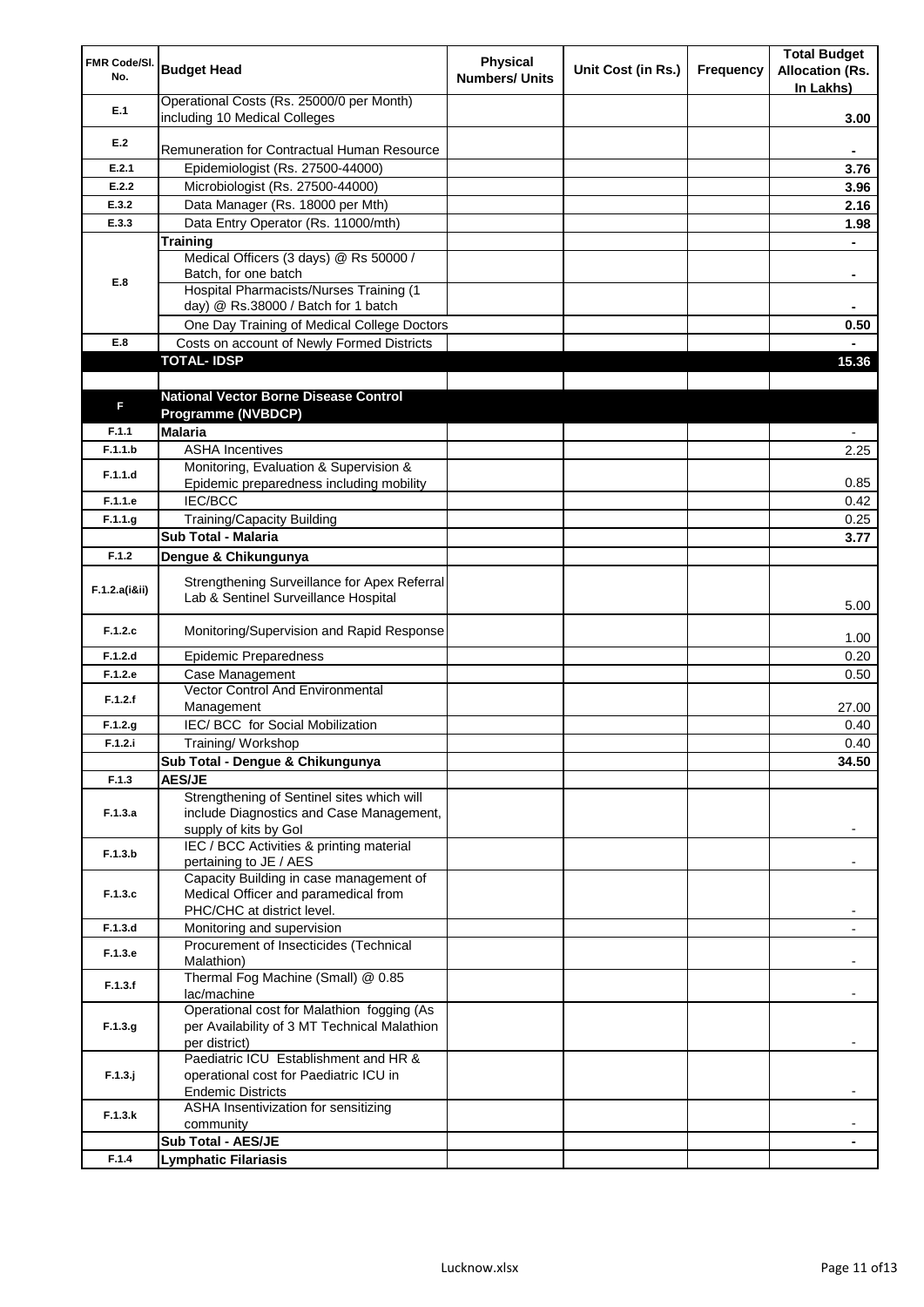| FMR Code/SI.        |                                                                                                                                                                                                                                                                       | <b>Physical</b>       |                    |                | <b>Total Budget</b>                 |
|---------------------|-----------------------------------------------------------------------------------------------------------------------------------------------------------------------------------------------------------------------------------------------------------------------|-----------------------|--------------------|----------------|-------------------------------------|
| No.                 | <b>Budget Head</b>                                                                                                                                                                                                                                                    | <b>Numbers/ Units</b> | Unit Cost (in Rs.) | Frequency      | <b>Allocation (Rs.</b><br>In Lakhs) |
| F.1.4.a             | State Task Force, STAC Meeting, printing<br>forms & register/ Mobility support, district<br>coordination meeting, sensitization of media<br>etc., Morbidity management, monitoring &<br>supervision and mobility support for Rapid<br>response including Line listing |                       |                    |                | 3.50                                |
| F.1.4.b             | Micro Filaria Survey                                                                                                                                                                                                                                                  |                       |                    |                | 0.50                                |
| F.1.4.c             | Post MDA Assessment by medical colleges<br>(Govt, & Private)/ ICMR institutions                                                                                                                                                                                       |                       |                    |                | 0.15                                |
| F.1.4.d             | Training / Sensitization of district level<br>officers on ELF & Drug Distributors /<br>Peripheral health workers                                                                                                                                                      |                       |                    |                | 5.00                                |
| F.1.4.e             | Specific IEC/ BCC at State, districts, PHC,<br>Sub Centre & village lable VHSC/GKs                                                                                                                                                                                    |                       |                    |                | 1.85                                |
| F.1.4.f             | Honorarium for Drug Distributors including<br>ASHA & Supervisors involve in MDA                                                                                                                                                                                       |                       |                    |                | 9.90                                |
| F.1.4.h.ii          | M.F.Survey in Non Endemic districts                                                                                                                                                                                                                                   |                       |                    |                |                                     |
|                     | Sub Total - Lymphatic Filariasis                                                                                                                                                                                                                                      |                       |                    |                | 20.90                               |
| F.1.5               | Kalazar                                                                                                                                                                                                                                                               |                       |                    |                |                                     |
| F.1.5               | Case Search/ Camp Approach                                                                                                                                                                                                                                            |                       |                    |                |                                     |
| F.1.5.a             | Spray Pumps & Accessories                                                                                                                                                                                                                                             |                       |                    |                |                                     |
| F.1.5.b             | Operational Cost for Spray including Spray<br>Wages & Pending liability of spray wages                                                                                                                                                                                |                       |                    |                |                                     |
| F.1.5.c             | Mobility / P.O.L./ Supervision                                                                                                                                                                                                                                        |                       |                    |                |                                     |
| F.1.5.d             | Monitoring & Evaluation                                                                                                                                                                                                                                               |                       |                    |                |                                     |
| F.1.5.e/<br>F.1.5.f | Training for Spraying /IEC/<br>BCC/Advocacy/Incentive to ASHA/Loss of<br>Wages                                                                                                                                                                                        |                       |                    |                |                                     |
|                     | Sub Total - Kalazar                                                                                                                                                                                                                                                   |                       |                    |                |                                     |
|                     | <b>Cash grant for Decentralized commodities</b>                                                                                                                                                                                                                       |                       |                    |                |                                     |
|                     | for Malaria + Filaria F.6                                                                                                                                                                                                                                             |                       |                    |                |                                     |
| F.6(a,b,c,k)        | Drugs (Chloroquine, Primaquine 2.5/7.5mg)<br>and ACT                                                                                                                                                                                                                  |                       |                    |                | 0.30                                |
| F.6.f               | D.E.C.                                                                                                                                                                                                                                                                |                       |                    |                | 14.22                               |
| F.6.h               | Dengue NS 1 antigen Kit                                                                                                                                                                                                                                               |                       |                    |                | 0.50                                |
| F.6.i               | Larvicidal (Temephos, Bti(AS)/Bti (wp)(for<br>polluted and non polluted water)                                                                                                                                                                                        |                       |                    |                | 0.90                                |
|                     | <b>Sub Total- Dec.Commodities</b>                                                                                                                                                                                                                                     |                       |                    |                | 15.92                               |
|                     | <b>TOTAL-NVBDCP</b>                                                                                                                                                                                                                                                   |                       |                    |                | 75.09                               |
|                     |                                                                                                                                                                                                                                                                       |                       |                    |                |                                     |
|                     | <b>National Leprosy Eradication</b>                                                                                                                                                                                                                                   |                       |                    |                |                                     |
| G                   | Programme(NLEP)                                                                                                                                                                                                                                                       |                       |                    |                |                                     |
| G.1                 | <b>Case Detection and Management</b>                                                                                                                                                                                                                                  |                       |                    |                |                                     |
| G.1.1               | Specific Plan for high endemic blocks of low<br>endemic districts                                                                                                                                                                                                     |                       |                    |                |                                     |
|                     | No. of High endemic blocks in Low endemic<br>Districts (ANCDR more than 10)                                                                                                                                                                                           |                       |                    |                |                                     |
|                     | House to House Visit by Search team                                                                                                                                                                                                                                   |                       |                    | $\blacksquare$ | $\blacksquare$                      |
|                     | Confrmaton of suspect                                                                                                                                                                                                                                                 |                       |                    |                | ۰                                   |
|                     | Intensive IEC Activity                                                                                                                                                                                                                                                |                       |                    |                | ۰                                   |
| G.1.2               | <b>Services in Urban services</b>                                                                                                                                                                                                                                     |                       |                    |                | ٠                                   |
|                     | Urban Project 2 Mega cities, 2 medium City<br>2, 8 Medium City 1, 40 Townships                                                                                                                                                                                        |                       |                    |                | 5.60                                |
| G.1.3               | <b>ASHA involvement</b>                                                                                                                                                                                                                                               |                       |                    |                |                                     |
|                     | <b>ASHA Sensitization</b>                                                                                                                                                                                                                                             |                       |                    |                | 0.145                               |
|                     | <b>ASHA Incentive for Services</b>                                                                                                                                                                                                                                    |                       |                    |                | 0.150                               |
| G.1.4               | <b>Materials &amp; Supplies</b>                                                                                                                                                                                                                                       |                       |                    |                |                                     |
|                     | Supportive Drugs & Dressing materials                                                                                                                                                                                                                                 |                       |                    |                | 0.40                                |
|                     | Laboratory reagents and equipments<br>scalpels etc.                                                                                                                                                                                                                   |                       |                    |                |                                     |
|                     | Printing works                                                                                                                                                                                                                                                        |                       |                    |                | 0.08<br>0.15                        |
| G.1.5               | <b>NGO Services</b>                                                                                                                                                                                                                                                   |                       |                    |                | $\blacksquare$                      |
| G.2                 | <b>DPMR</b>                                                                                                                                                                                                                                                           |                       |                    |                | ٠                                   |